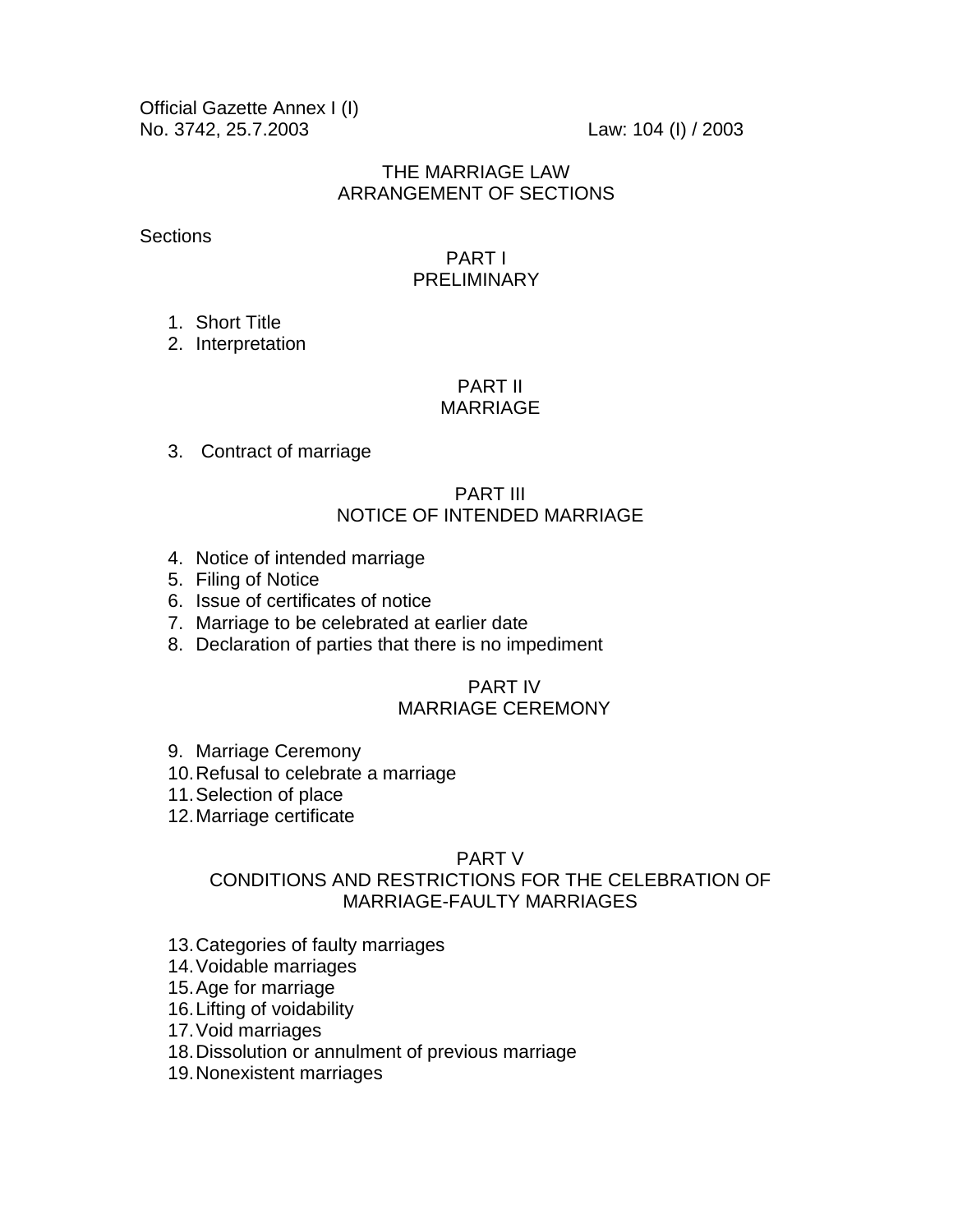## PART VI VOID MARRIAGES

- 20.Application of this Part
- 21.Action for annulment
- 22.Right to file action
- 23.Lifting of annulment
- 24.Result of annulment
- 25.Status of children from annulled marriage
- 26.Marriage of convenience
- 27.Grounds for divorce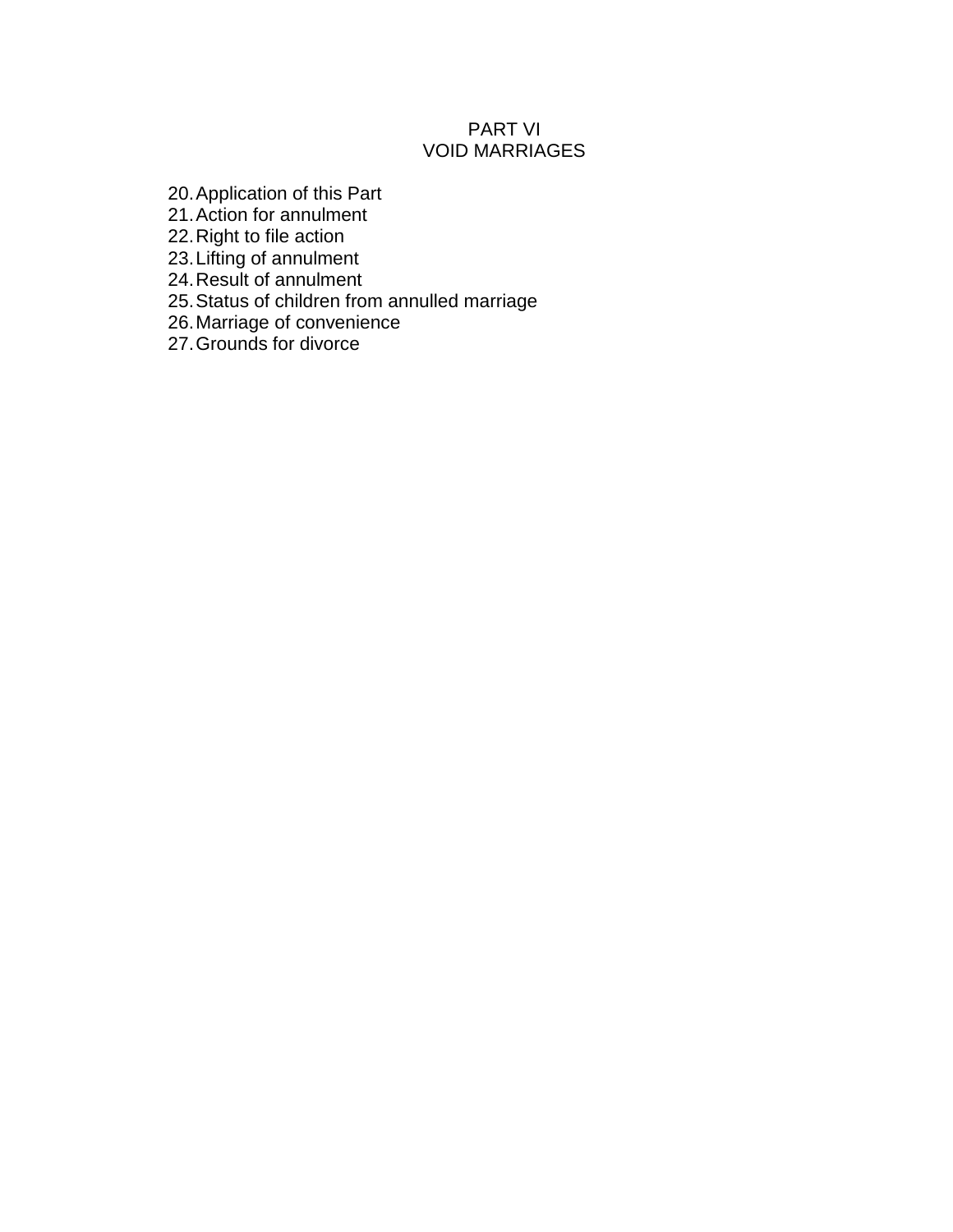## **The Marriage Law of 2003 is issued by publication in the Official Gazette of the Republic of Cyprus under Section 52 of the Constitution**

 $\overline{\phantom{a}}$ 

Number 104(I) of 2003 THE MARRIAGE LAW The House of Representatives decides as follows:

#### PART I – PRELIMINARY

| 1. | This Law may be cited as the Marriage Law of 2003                                                                                                                   | <b>Short Title</b>                                                                                                                                                                                                                                                                                                                     |
|----|---------------------------------------------------------------------------------------------------------------------------------------------------------------------|----------------------------------------------------------------------------------------------------------------------------------------------------------------------------------------------------------------------------------------------------------------------------------------------------------------------------------------|
| 2. | In this Law unless the context otherwise requires -                                                                                                                 | Interpretation                                                                                                                                                                                                                                                                                                                         |
|    | "Republic" means the Republic of Cyprus.<br>"Municipality, Mayor and Municipal Council" bear the<br>meaning conferred to these terms by the Municipalities'<br>Law. | 111 of 1985<br>1 of 1986<br>8 of 1986<br>25 of 1986<br>39 of 1986<br>50 of 1986<br>114 of 1986<br>121 of 1986<br>149 of 1986<br>14 of 1987<br>63 of 1987<br>39 of 1988<br>204 of 1988<br>119 of 1990<br>143 of 1991<br>190 of 1991<br>223 of 1991<br>40(I) of 1992<br>54(I) of 1992<br>87(I) of 1992<br>23(I) of 1994<br>37(I) of 1995 |
|    | "Court" means the Family Court established pursuant to:<br>(a) the Family Courts Law,                                                                               | 8(I) of 1996<br>65(I) of 1996<br>85(I) of 1996<br>20(I) of 1997                                                                                                                                                                                                                                                                        |
|    |                                                                                                                                                                     | 23 of 1990<br>247 of 1990<br>231 of 1991<br>88(I) of 1994<br>33(I) of 1996<br>61(I) of 1997<br>26(I) of 1998<br>92(I) of 1998<br>46(I) of 1999<br>96(I) of 1999<br>58(I) of 2000                                                                                                                                                       |
|    | (b) the Family Court (Religious Groups) Laws, and                                                                                                                   | 87(I) of 1994<br>46(I) of 1995<br>52(I) of 1995<br>38(I) of 1996<br>29(I) of 1997<br>22(I) of 1998                                                                                                                                                                                                                                     |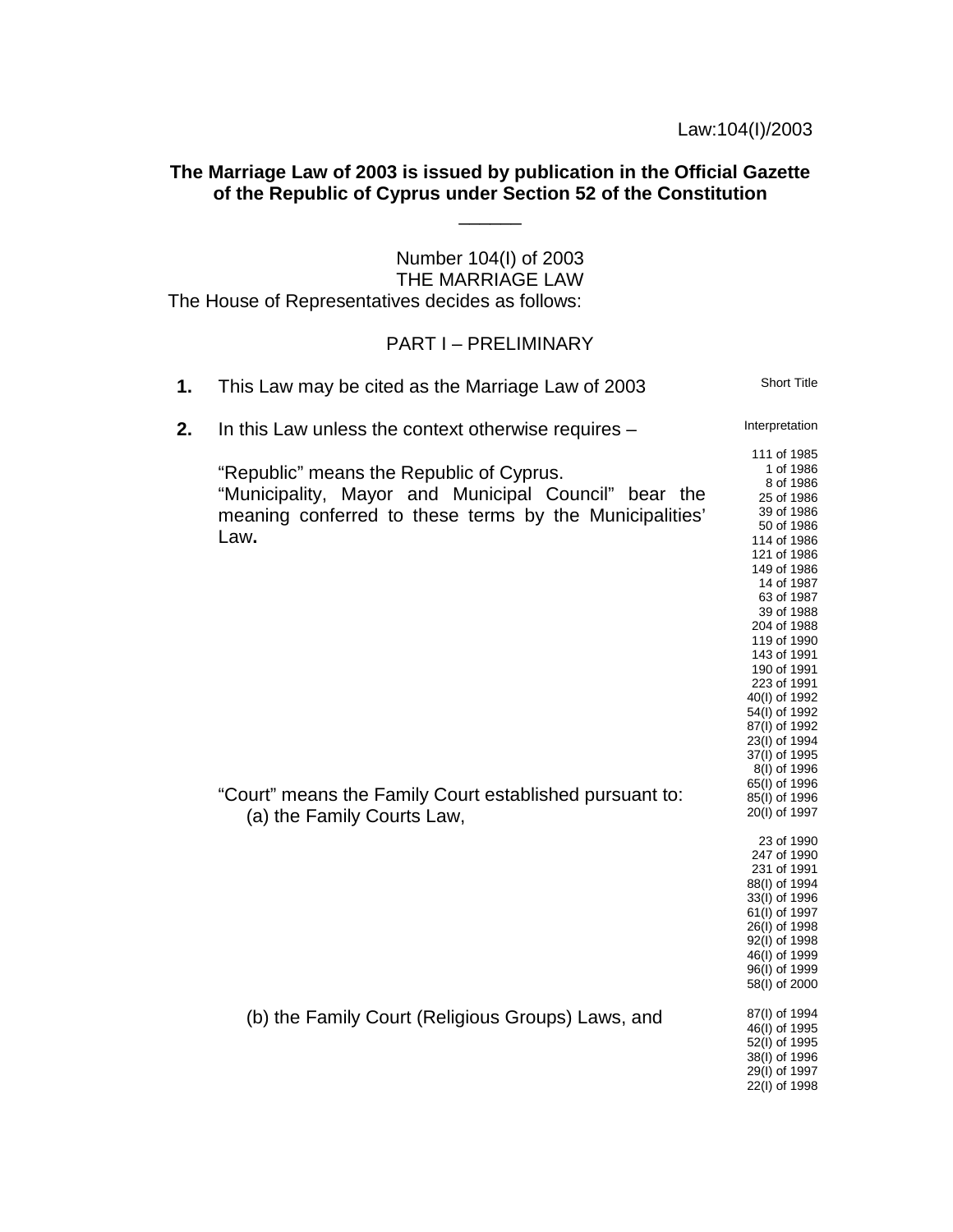(c) section  $21(1)$  of the Courts of Justice Law. 14 of 1960

50 of 1962 11of 1963 8of 1969 40 of 1970 58 of 1972 1 of 1980 35) of 1982 29 of 1983 91 of 1983 16 of 1984 51 of 1984 83 of 1984 93 of 1984 18 of 1985 71 of 1985 89 of 1985 96 of 1986 317(I)of 1987 49 of 1988 64 of 1990 136of 1991 149of 1991 237of 1991 42(I) of 1992 43(I) of 1992 102(I)of 1992 26(I) of 1993 82(I) of 1995 102(I)of 1996 26(I) of 1993 82(I) of 1995 102(I)of 1996 4(I) of 1997 53(I) of 1997 27(I) of 1998 53(I) of 1998 110(I)of 1998 34(I) of 1999 146(I)of 1999 41(I) of 2000 32(I) of 2001 40(I) of 2002

"Notice" means the notice given under section 4.

"Marriage officer" means the person appointed under section 3 to be a marriage officer for the purposes of this Law.

"Marriage Registrar or Registrar" means the person appointed pursuant to section 28.

"Register" means the register kept pursuant to section 28(2) and (3).

"Family Court" means the Family Court established under the Family Courts Law of 1990 to 2000.

23(I) of 1990 247(I) of 1990 231(I) of 1991 88(I) of 1996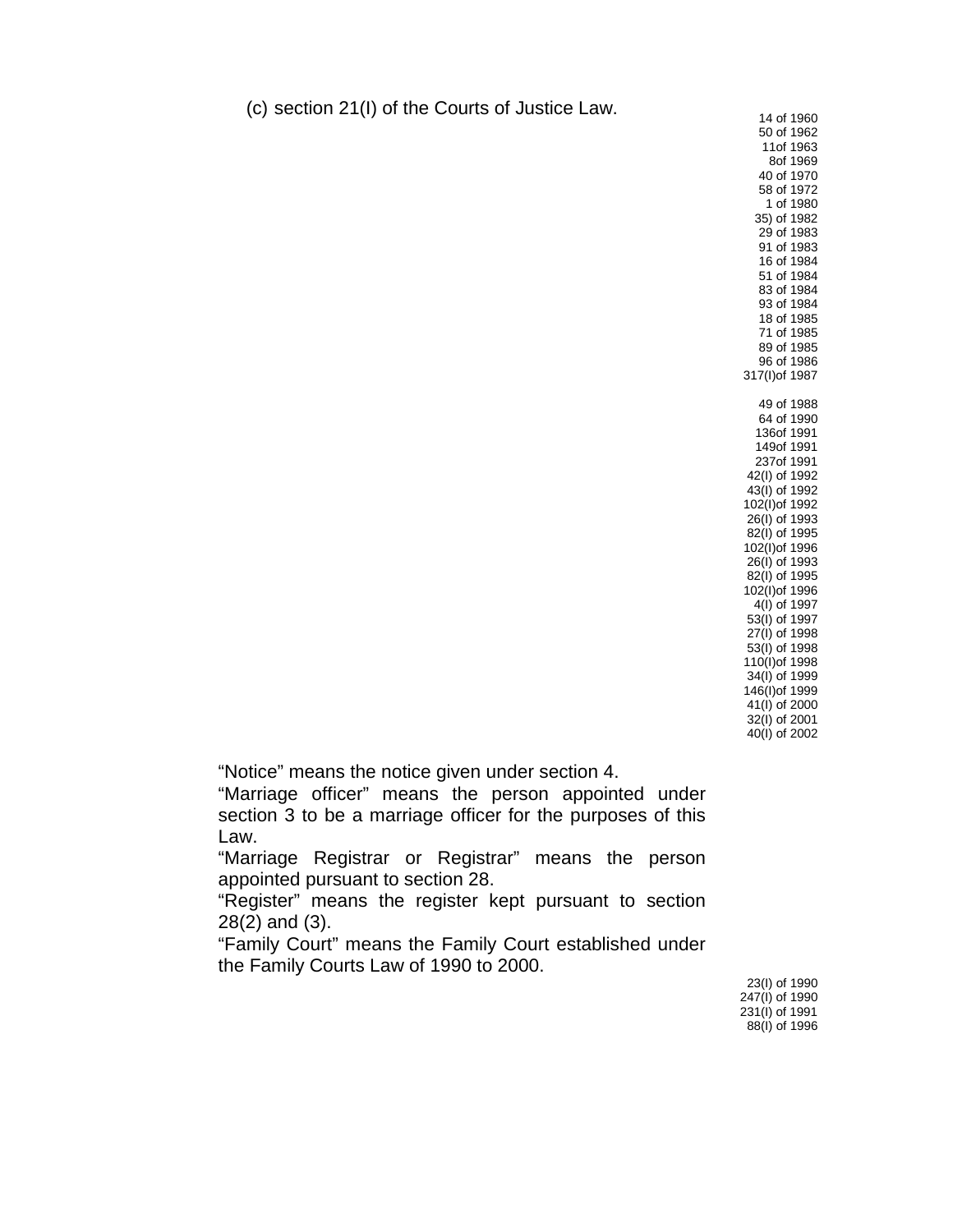"Minister" means the Minister of Interior

61(I) of 1997 26(I) of 1997 92(I) of 1998 46(I) of 1999 96(I) of 1999 58(I) of 2000

#### PART II – MARRIAGE

- **3.** (1) Marriage means the agreement for a union into matrimony contracted between a woman and a man and celebrated by a Marriage Officer, pursuant to the provisions of this Law or by a registered minister of religion according to the Canons of the Greek Orthodox Church or the doctrines of the denominations recognized by the Constitution.
	- (2) The Mayor, the Vice Mayor or any member of the Municipal Council duly authorized by the Mayor in writing for this purpose, as well as any person appointed by the Minister of Interior for the purposes of this Law, shall be a competent marriage officer under this Law.

#### PART III – NOTICE OF INTENDED MARRIAGE

- **4.** Persons desiring to contract a marriage shall appear before the Marriage Officer of their choice, and they shall give the relevant notice signed by them pursuant to Form A of the First Schedule of this Law.
	- The Marriage Officer shall issue to the persons intending to contract a marriage a certificate of service and he shall file a copy in a book to be kept by him for that purpose.

**5.**

**6.** (1) The Marriage Officer shall issue to the persons intending to contract a marriage, and subject to the provisions of section 8 a certificate of service, stating in the certificate the date and the place for the celebration of the marriage. The certificate shall be issued in accordance to Form B, as it is set out in the First Schedule.

Contracting a marriage

> Notice of intended marriage

First Schedule Form A

> Filing of the notice

Issue of Certificate of **Notice** 

First Schedule Form B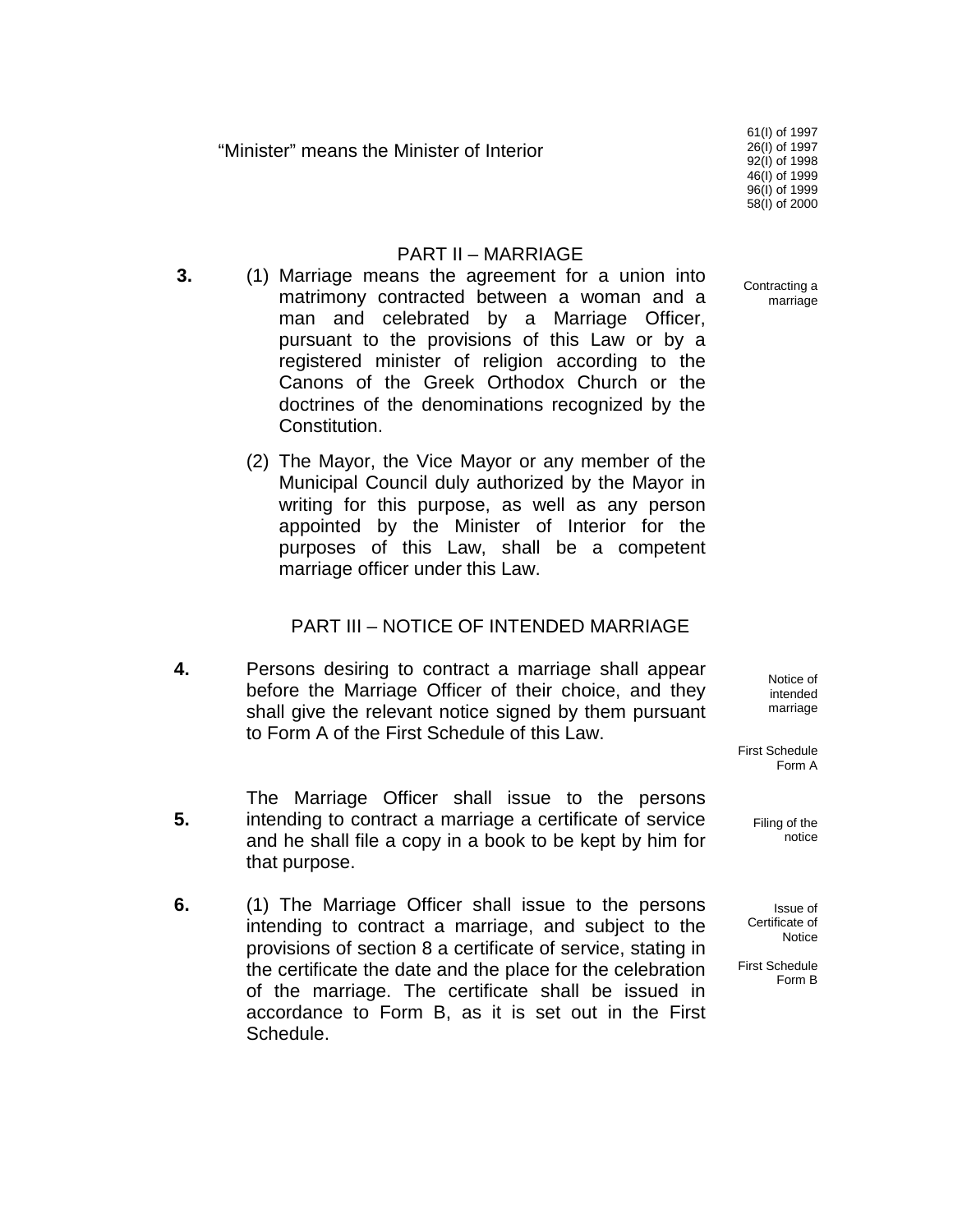(2)The date and the place of the marriage shall be fixed after having taken into consideration the preferences of the persons intending to contract a marriage, and it must be not earlier than fifteen days, and in no case it must be later than three months from the date of the issue of the service of the notice of service of the intended marriage, as referred to in section 4.

- **7.** The Marriage Officer may, if he deems fit to fix, after an increased fee is paid, a later date for the marriage, which may be earlier than the fifteen days from the date of serving the notice for the intended marriage, if the persons intending to contract a marriage so desire.
- **8.** (1) Before the Marriage Officer issues the date and the place for the celebration of the marriage in the certificate issued under clause (1) of section 6, requests from the persons intending to contract a marriage to appear before him personally or before any person authorized by the Marriage Officer and make an official declaration or affirmation in writing:
	- (a) that they know of no impediment or lawful hindrance to the marriage, and
	- (b) that any necessary consent required for the marriage has been obtained, or that no such consent is required.
	- (2) The Officer before whom the declarations referred to in clause (1) may, if deemed fit, to request, additional certificates or affirmations confirming the context of the declarations and the personal particulars of the persons intending to contract a marriage.

The Marriage Officer shall not issue a certificate of notice if the conditions for contracting a marriage prescribed in this Law are not complied with.

#### PART IV – MARRIAGE CEREMONY

**9.-** (1) The marriage shall be solemnized upon the simultaneous declaration of the persons intending to marry that they consent thereto, and the reading on behalf of the Marriage Officer to them of the text set out in the Second Schedule. The declaration shall be made publicly and formally, in accordance to the Second Schedule, before at least two witnesses, to the Marriage Officer who is obliged to draw the relevant deed forthwith.

Earlier date for contracting the marriage

Declaration of parties that no impediment

> Marriage **Ceremony**

Second Schedule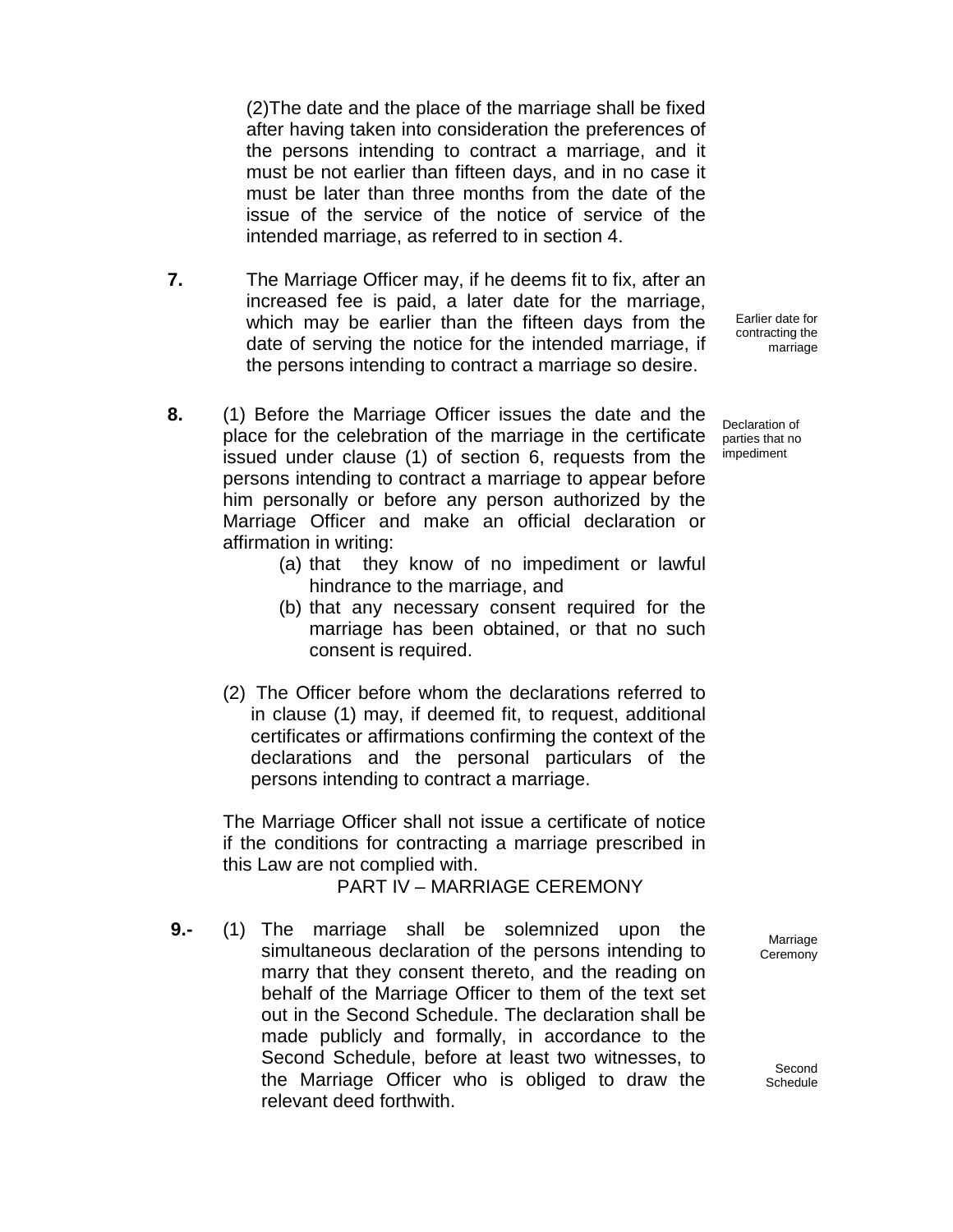(2) The marriage ceremony under clause (1) shall not impede the contracting of the same marriage in accordance to the religion and the doctrines of the parties, and contracting a marriage in accordance to the religion and doctrines of the parties shall not impede the contracting of a marriage pursuant to clause (1):

Provided that, in both cases as aforesaid, the marriages shall be deemed as one marriage.

As of the date of this Law coming into effect, each party contracting a religious marriage within the context of clause (1) of section 17, shall send to the Registrar a certified copy of the said marriage within forty five days from the date the marriage took place, and each registered church minister celebrating such marriage, shall inform the Registrar in writing within forty five days from such ceremony.

- **10.** (1) The Marriage Officer may decline to celebrate the marriage if he/she deems that, to the best of his/her knowledge the conditions required for celebrating a valid marriage are not complied with or if there is any impediment, which would render the marriage defective.
	- (2) In case the Marriage Officer declines to celebrate the marriage, as referred to in clause (1) above, the persons affected by the decision of the Marriage Officer, may file an application to the Family Court, against the decision.
- **11.** The persons intending to contract a marriage are free to select the place for the celebration. For this purpose, they submit a joint application to the Marriage Registrar of the place of their wish.
	- (1) For the purposes of this section, "place of marriage ceremony" means:

Refusal to celebrate the marriage

place of Ceremony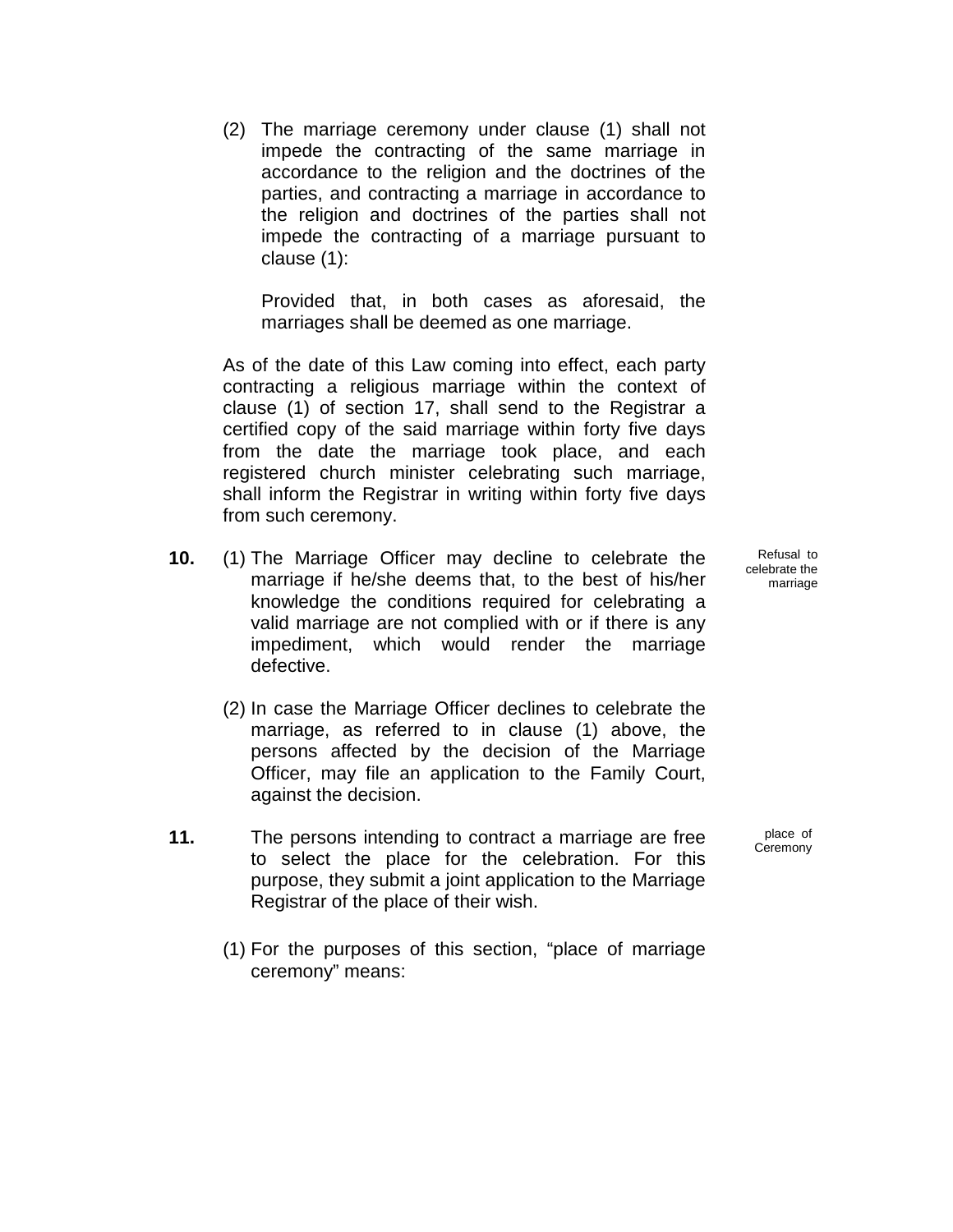- (a) the municipality where the marriage shall take place and the marriage shall take place in the offices of the said municipality,
- (b) the place of the marriage ceremony specified by any other marriage officer, unless otherwise specified.
- (2) For the purpose of celebrating a marriage there shall be a fee charged as specified in Part I of the Third Schedule:

Provided that the fees for celebrating a marriage by a registered minister of religion, under section 40, shall in no case exceed the fees specified in the Third Schedule.

**12.** (1) Immediately upon the celebration of a marriage the Marriage Officer issues in accordance to Form C of the First Schedule a certificate in three copies signed by himself, and the parties to the marriage, and at least two of the witnesses. One of the copies shall be given to the parties to the marriage, the second is transmitted within seven days to the Registrar and the third shall be filed in the register kept by the Marriage Registrar in accordance to Form A of the Forth Schedule.

(2) When the parties or one of them is a citizen of a foreign country, which has an embassy or Consulate in the Republic, the Marriage Officer sends a copy of the marriage certificate signed by him to the embassy or the Consulate of such country.

(3) The marriage certificate issue shall be as near as may be in the form C of the First Schedule.

(4) The marriage certificate may be issued in the English language, if so requested by the persons concerned, in accordance to the Form D of the First Schedule

#### PART V – CONDITIONS AND RESTRICTIONS IN CONTRACTING A MARRIAGE – DEFECTIVE MARRIAGES

**13.** (1) A marriage is considered to be defective and is subject to annulment or a declaration of invalidity or the nonexistent status of the marriage pursuant to the provisions of this Law if it is voidable, void, or nonexistent as provided in paragraph (2) of this section.

Third Schedule Part I

Third Schedule

Marriage **Certificate** First Schedule, Form C

Forth Schedule Form A

First Schedule Form C.

First Schedule Form D

Categories of **Defective** marriages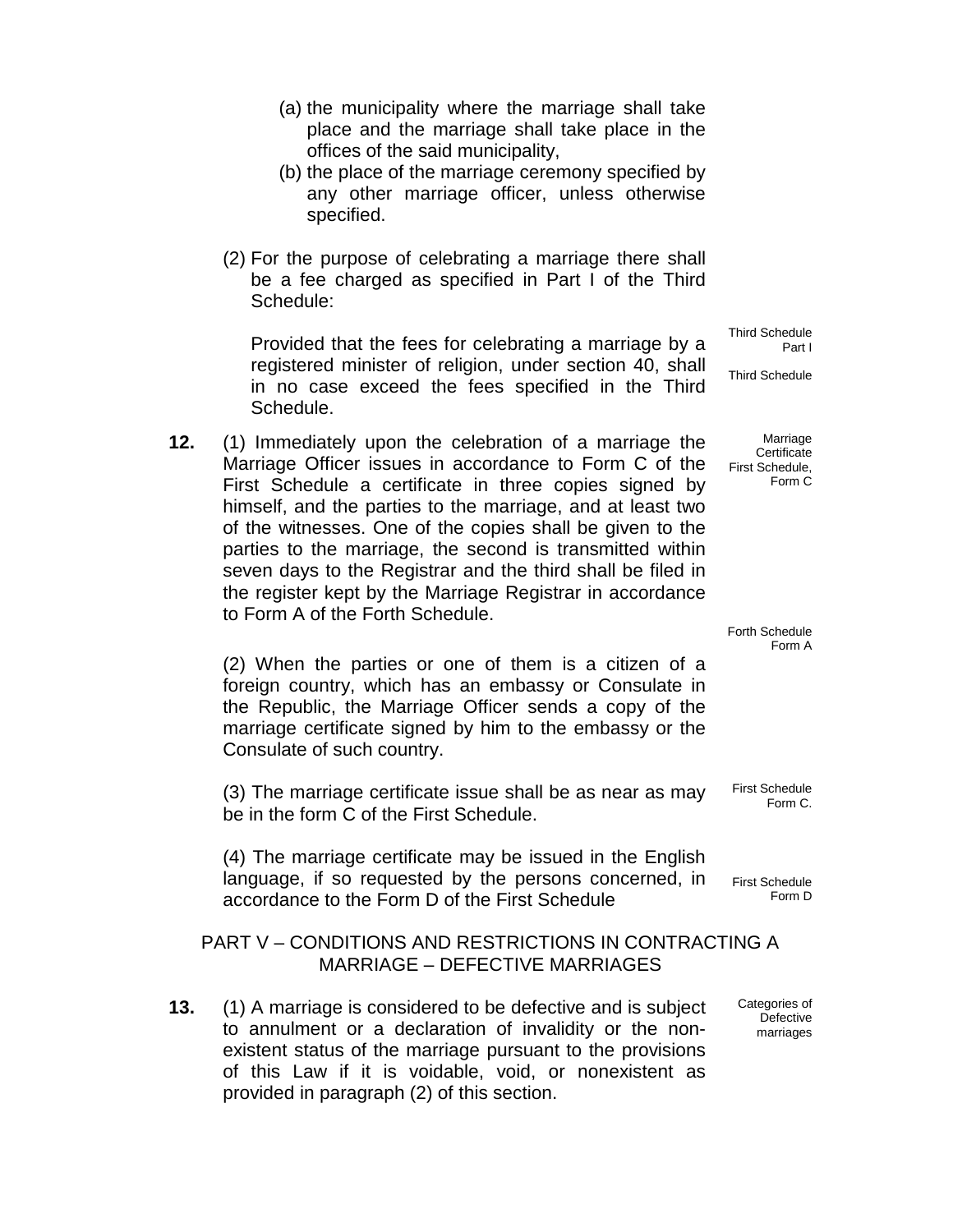(2) A marriage is voidable when contracted in contravention of the provisions of section 14, void is a marriage contracted in contravention of the provisions of section 17, and non-existent is a marriage contracted in violation of section 19.

(3) A voidable marriage may be remedied as provided in section 16.

- **14.** (1) The free consent of the persons intending to contract a marriage is required before contracting a marriage.
	- (2) There is no free consent of the persons intending to contract a marriage as provided in clause (1) of this section, if any one of them -
		- (a) Is a person incompetent of contracting a marriage within the context of clause (3) of this section, or
		- (b) He/she under misconception about the identity of the other person, or
		- (c) He/she has been forced to contract a marriage under threat, as specified in clause (4) of this section.

(3) For the purposes of paragraph (a) of clause (2) of this section a person incapable to contract a marriage is a person who -

- (a) Subject to the provisions of section 16, is under eighteen years of age, or
- (b) Is incompetent at the time of the marriage ceremony to comprehend and appreciate his/her act in order to consent to the marriage, because of mental disorder or incompetence or due to addiction to addictive substances.

(4) For the purposes of paragraph (c) of clause (2) a threat is deemed to be -

(a) Any action, act or omission which may bring about fear to an average reasonable human being, that he/she may be exposed to a direct and significant risk of his/her life, honour, freedom, bodily integrity**,** or property or that of the members of his/her family, and because of such fear he/she consents to the marriage.

Voidable marriages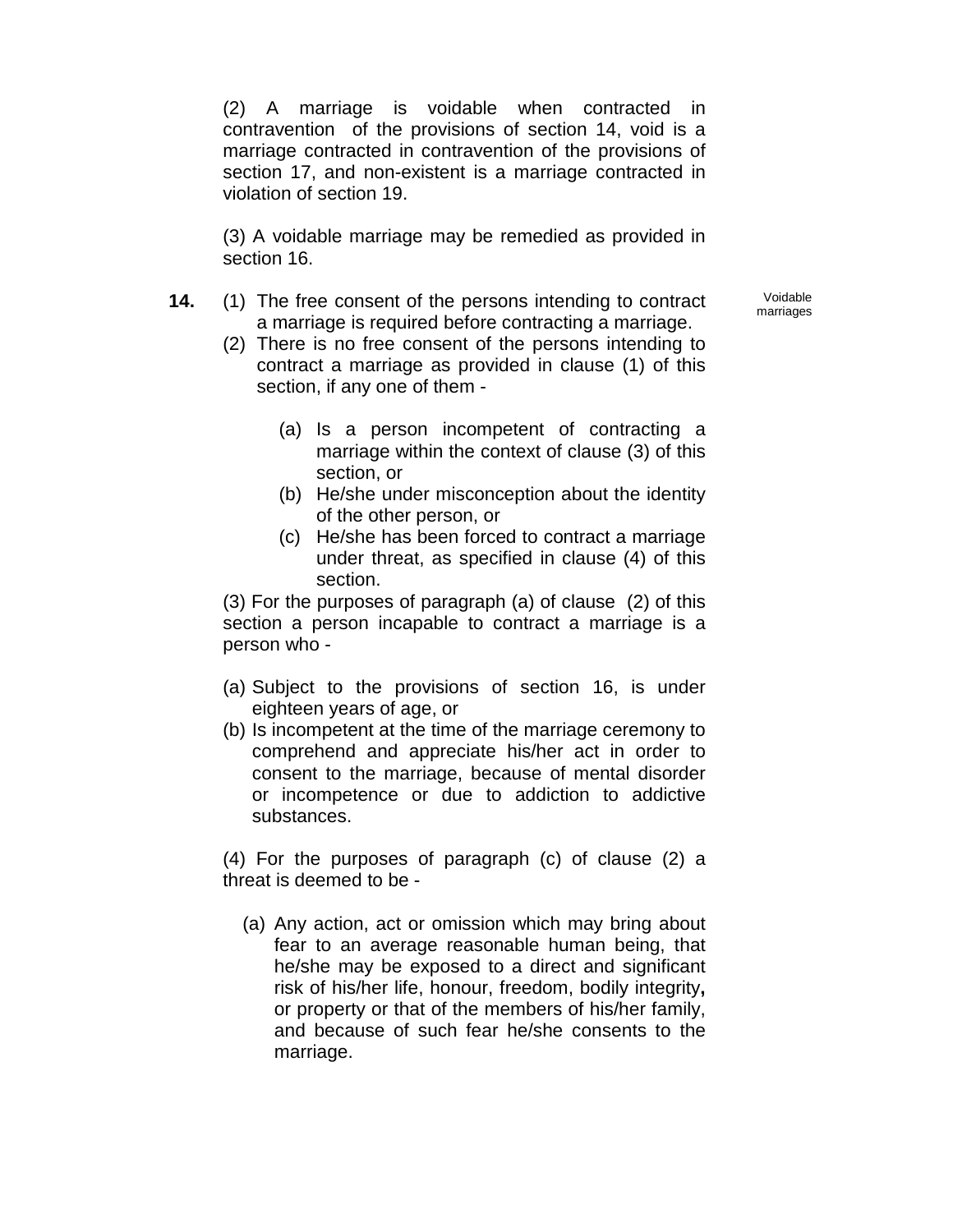- (b) Any legal, illegal immoral action or act or declaration which brings about fear to an average reasonable person and the consent for marriage is obtained by or both persons because of this reason.
- **15.** (1) When one or both persons are under eighteen years of Age of Marriage age, a marriage shall be permitted, if -
	- (a) They are both over sixteen years of age,
	- (b) the persons acting as their guardians consent in writing,
	- (c) there are serious grounds justifying the marriage
	- (2) When -
	- (a) The guardians unjustifiably so do not consent, as provided in paragraph (b) of clause (1) above, or
	- (b) there is no guardian to consent, the District Court where the person intending to contract a marriage resides, may permit the marriage.
- **16.** A marriage shall cease to be voidable **Example 2** Lifting of

voidability

- (a) If, despite the fact that it was solemnized without the consent of the persons when contracted, there follows a free and full consent of the spouses ,
- (b) If, despite the fact that it was contracted by a person incompetent of contracting a marriage, the said person recognizes the marriage, if and so long he/she becomes a person competent of contracting a marriage.
- (c) If, despite the fact that it has been contracted without the consent of the guardians, their consent in writing is later obtained,
- (d) If, despite the fact that it was contracted as a result of misconception with respect to the identity of the other spouse, the person under misconception recognizes the marriage after establishing the misconception,

If, despite the fact that it was solemnized as a result of coercion of any person to contract a marriage, the coerced person recognizes the marriage after the threat is lifted.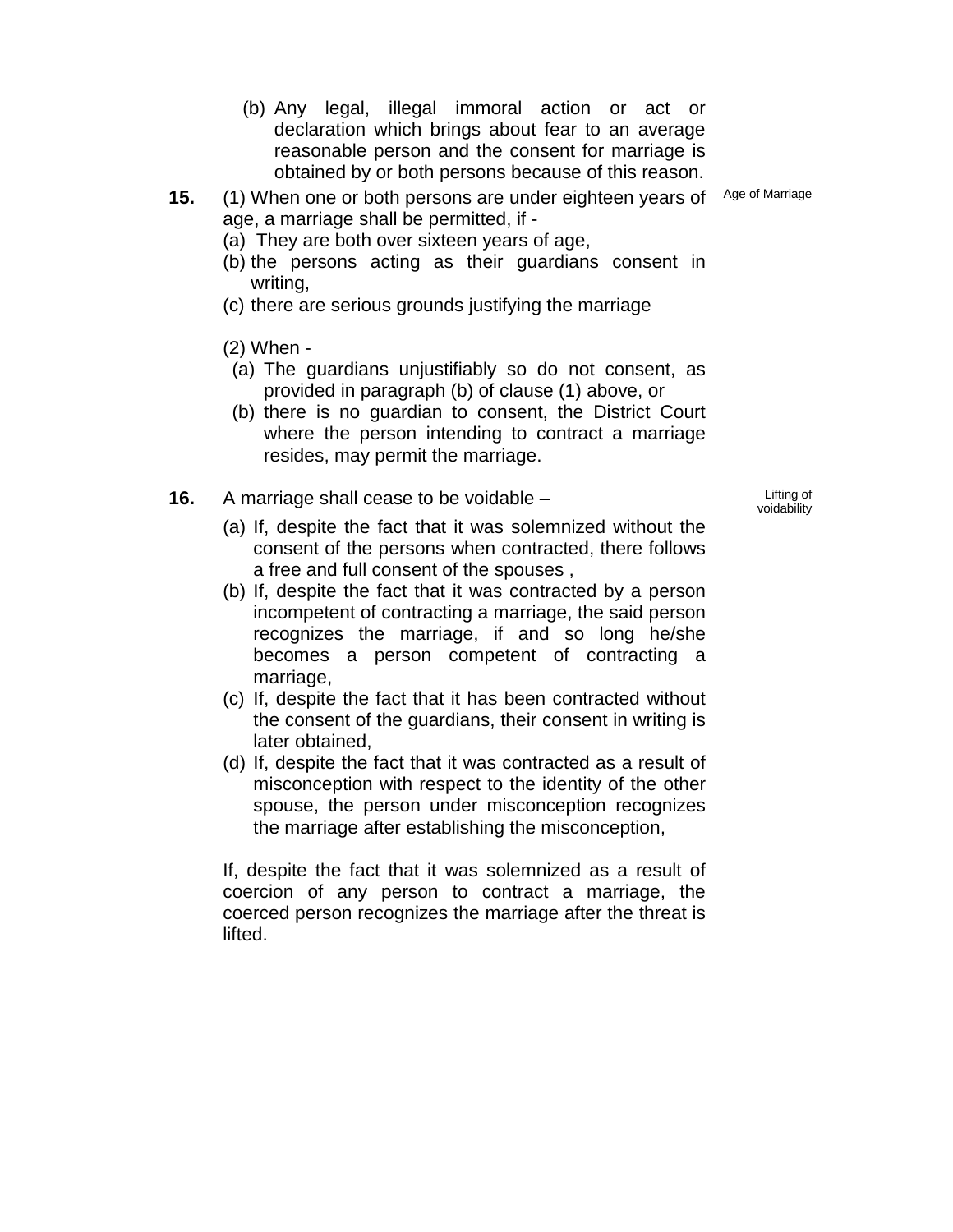- **17.** (1) For the purposes of this section and section 18
	- (a) "Religious marriage" means the marriage which was celebrated or is being celebrated in accordance to the canons of the Greek Orthodox Church or the doctrines of the denominations recognized in the Constitution, and includes a religious marriage solemnized by a registered minister of religion before the date of this Law coming into effect, pursuant to the repealed Marriage Law Cap.279, as well as a religious marriage celebrated by a duly registered minister of religion as referred to in clauses (2) and (3) of section 40 of this Law.
	- (b) "civil marriage" includes a civil marriage celebrated before the date of this Law coming into effect, pursuant to the repealed Marriage Law, Cap. 279, and the Civil Marriage Laws of 1990 to 1995.

- (2) A marriage shall be void if it is performed
	- (a) Before any existing marriage between any of the persons is irrevocably resolved, including a religious or civil marriage,
	- (b) between direct or indirect line blood relatives up to fifth degree,
	- (c) between relatives by direct or indirect line affinity up to third degree,
	- (d) between an adopted and an adopting person or their descendants,
	- (e) between a child born outside a marriage and the father who has recognized thereof or his blood relatives.
- **18.** (1) For the purposes of paragraph (a) of clause (2) of section 17 -

Dissolution or annulment of existing marriage

Invalid Marriages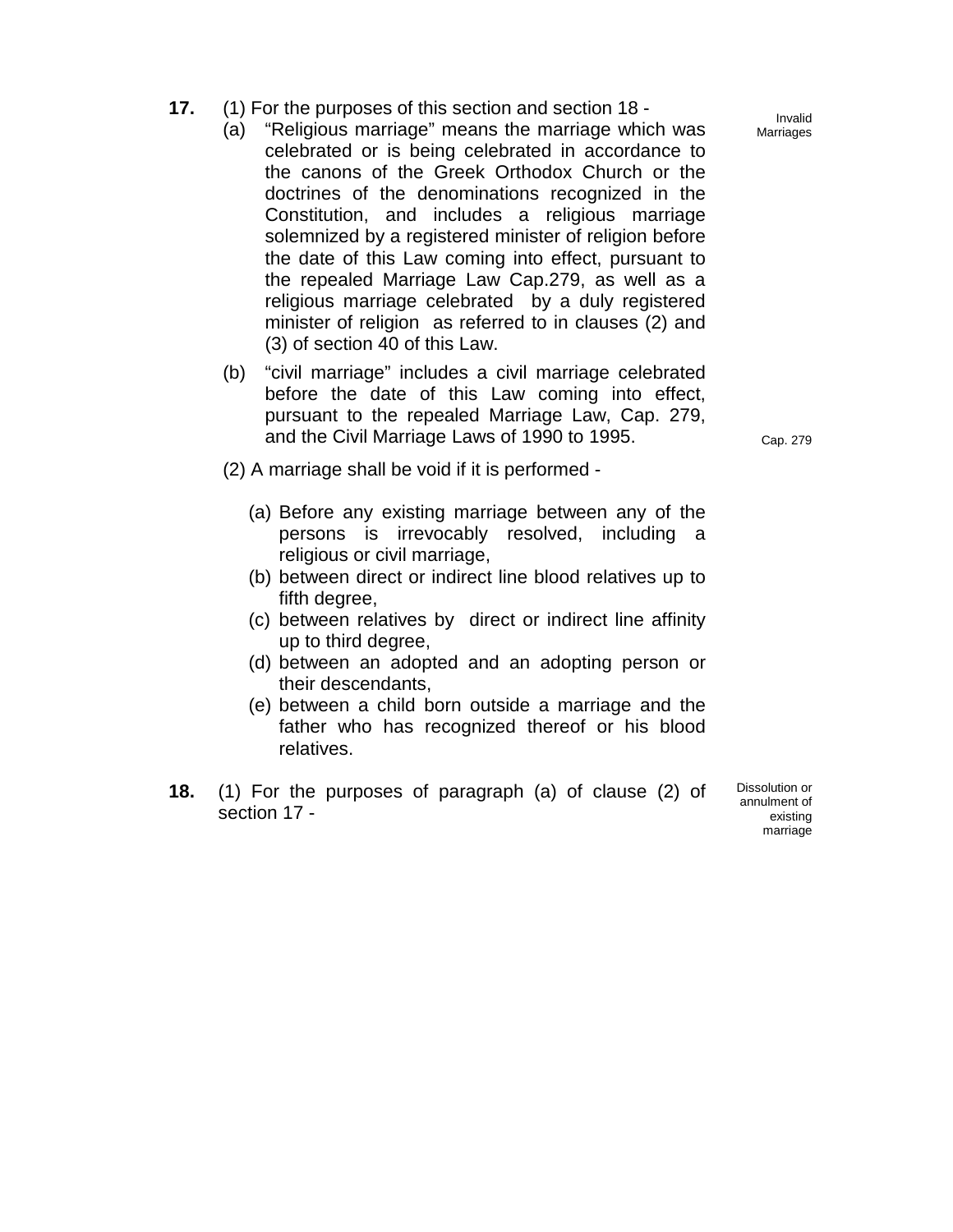- (a) The dissolution or annulment of a marriage including a religious and civil marriage becomes irrevocable after the expiry of the deadline for filing an action,
- (b) when filing an action, the dissolution or annulment of a marriage, including a religious and civil marriage, is suspended until the issue of a decision on the action,
- (c) the right to file an action is irrevocably written off if, any of the parties contracts a new marriage before the expiry of the deadline for filing an action,
- (d) when a marriage is contracted before the end of the deadline for filing an appeal, the marriage shall not be null if no action was filed within the said deadline,
- (e) in case there coexist both a civil and a religious marriage or there are more than one marriages, the dissolution or annulment by the Court of one of the coexisting marriages shall result, for the purposes of this Law, to the dissolution of and annulment of the other marriage.

(2) The spouses may declare before the Court that they consider their marriage valid, before it is declared void pursuant to the provisions of this Law.

**19.-** (1) A Marriage shall be deemed as nonexistent - Marriage

nonexistent

- (a) if performed without the declaration provided in section 9 (1),
- (b) if not performed by a Marriage Officer or a registered minister of religion,
- (c) if it is a marriage of convenience,
- (d) if it was performed while there was a prohibiting order issued by any court,

(e)

(2) For the purposes of this section, a "convenience marriage" means a marriage celebrated between a citizen of the Republic of Cyprus or an alien who has his domicile in the Republic of Cyprus with an alien, with the exclusive purpose that the alien enters and obtains permanent residence in the Republic of Cyprus.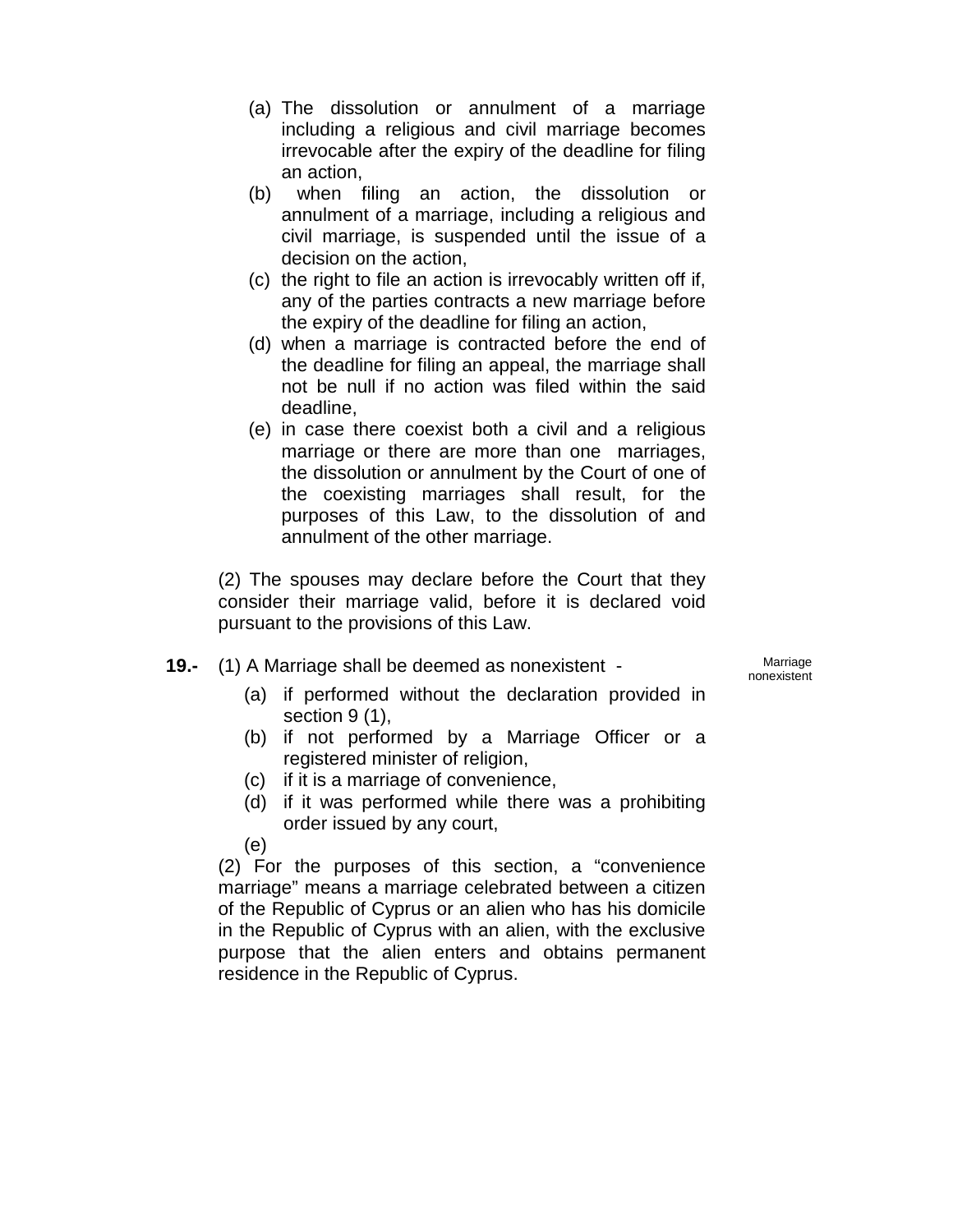- **20.** The provisions of this Part shall apply for civil marriages celebrated before this Law coming into effect, pursuant to the Civil Marriages Law of 1990 to 1995 repealed thereby.
- **21.** (1) A voidable marriage under the provisions of this Law, may, if its voidability has not been lifted under the provisions of this Law, be annulled by decision of the Family Court, issued in an action filed for the annulment of the marriage by the persons referred to in clause (1) of section 22.

(2) A void or non-existent marriage under the provisions of this Law, may be declared void or recognized as nonexistent accordingly, only by decision of the Family Court, issued in an action filed for the declaration of the voidability or recognition of the nonexistent status of the marriage, from the persons referred to in clause (2) of section 22.

**22.** (1) An action for the annulment of the marriage pursuant to clause (1) of section 21 may be filed only by the following persons:

 (a) Any one of the spouses in the case of a voidable marriage as provided in clause (1) of section 14, or as provided in paragraph (a) of clause (2) of the said section , or due to the fact that the provisions of clause (1) of section 15 have not been complied with.

 (b) by a spouse who was under misconception in relation to the identity of the other spouse, or who was forced into contracting the marriage, but not by his/her heirs, in the case of a voidable marriage pursuant to the provisions of either paragraph (b) or paragraph (c) of clause (2) of section 14.

(2) An action to declare the marriage void pursuant to clause (2) of section 21, may be filed only by one of the spouses or any other person having a direct lawful interest, in each case of an invalid marriage as provided in clause (2) of section 17, as well as by the Republic of Cyprus in the case of a marriage which is void as provided in paragraphs (a) and (e) of the said clause.

Application of this Part

> Action for annulment

Right to action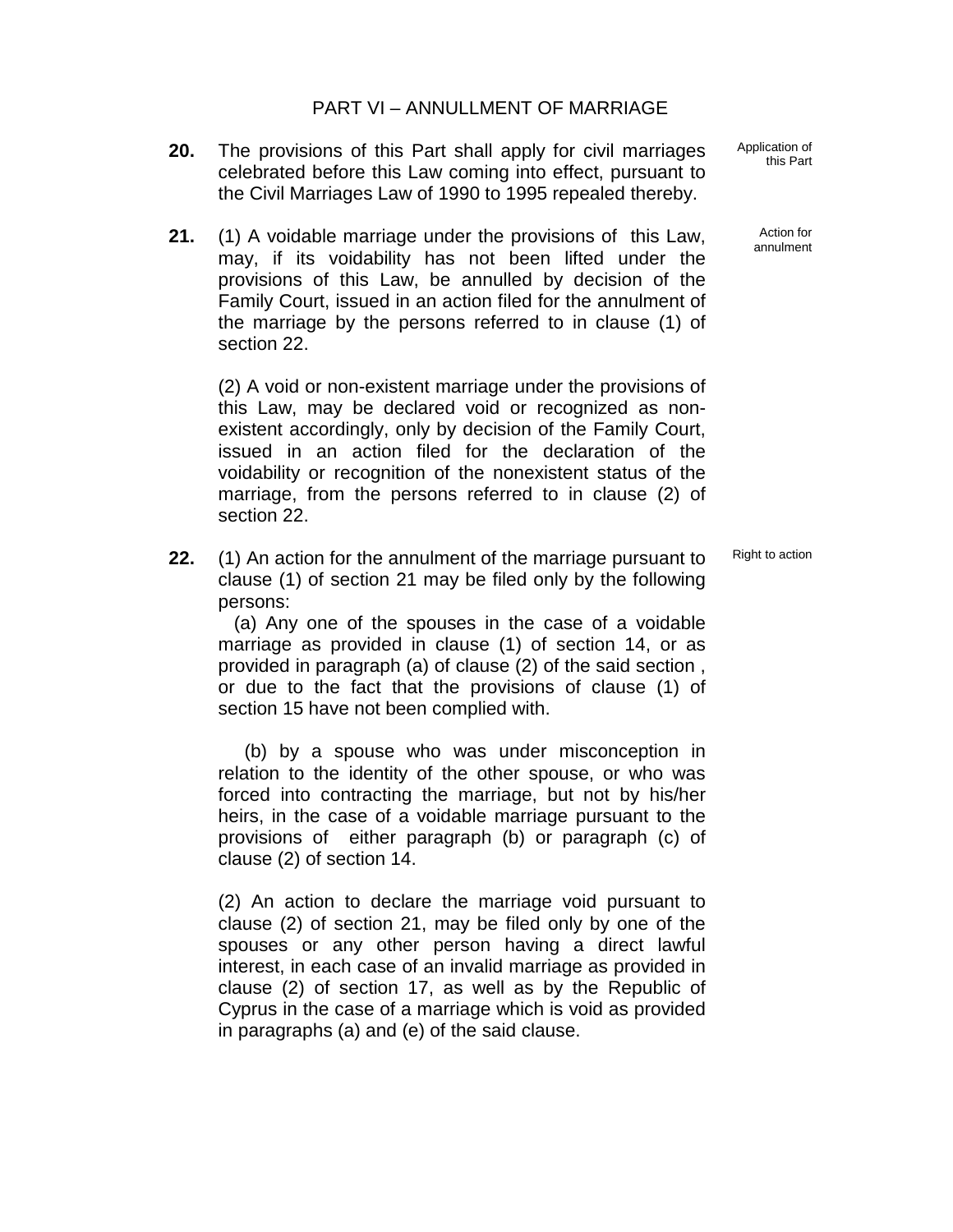(3) An action to declare a marriage nonexistent pursuant to clause (2) of section 21, may only be filed by any one of the spouses or by any other person who has a lawful interest or by the Republic of Cyprus.

(4) The parents, the trustee or guardian of a minor for consent purposes, the administrator of the property of a person incompetent to consent, and any person who has the custody and care of a person and his/her property, the husband or wife in a previous non dissolved marriage in the case of bigamy, as well as the lawful children from such marriage and any person whose rights of succession is affected by the marriage, have a lawful interest for the purposes of this section.

- **23.** (1) Subject to the provisions of clause (2), no action may be filed pursuant to section 21 after the lapse of three years from the date of the marriage ceremony.
	- (3) No action may be filed for the annulment of a marriage subject to clause (1) of section 21, by the spouse who was under misconception or was coerced to contract a marriage that is voidable by virtue of a misconception or coercion as provided in paragraphs (b) and (c) of clause (2) of section 14, after the lapse of six months from the date when the misconception was resolved or the threat was lifted accordingly.

(4)

**24.** A marriage which is annulled or declared void by an irrevocable judicial judgment, ceases to have any effect from the date of the issue of the judgment, and a marriage recognized by such judgment as nonexistent, shall have no effect:

Provided that, the provisions of this section do not affect any provisions of any other laws regulating the rights of persons in such marriages.

**25.** Children born to a marriage which is annulled or is declared void or acknowledged as nonexistent by a court in void marriage decision, maintain the status of a child born to a marriage.

Effect of Annulment

Status of children

Write off of annulment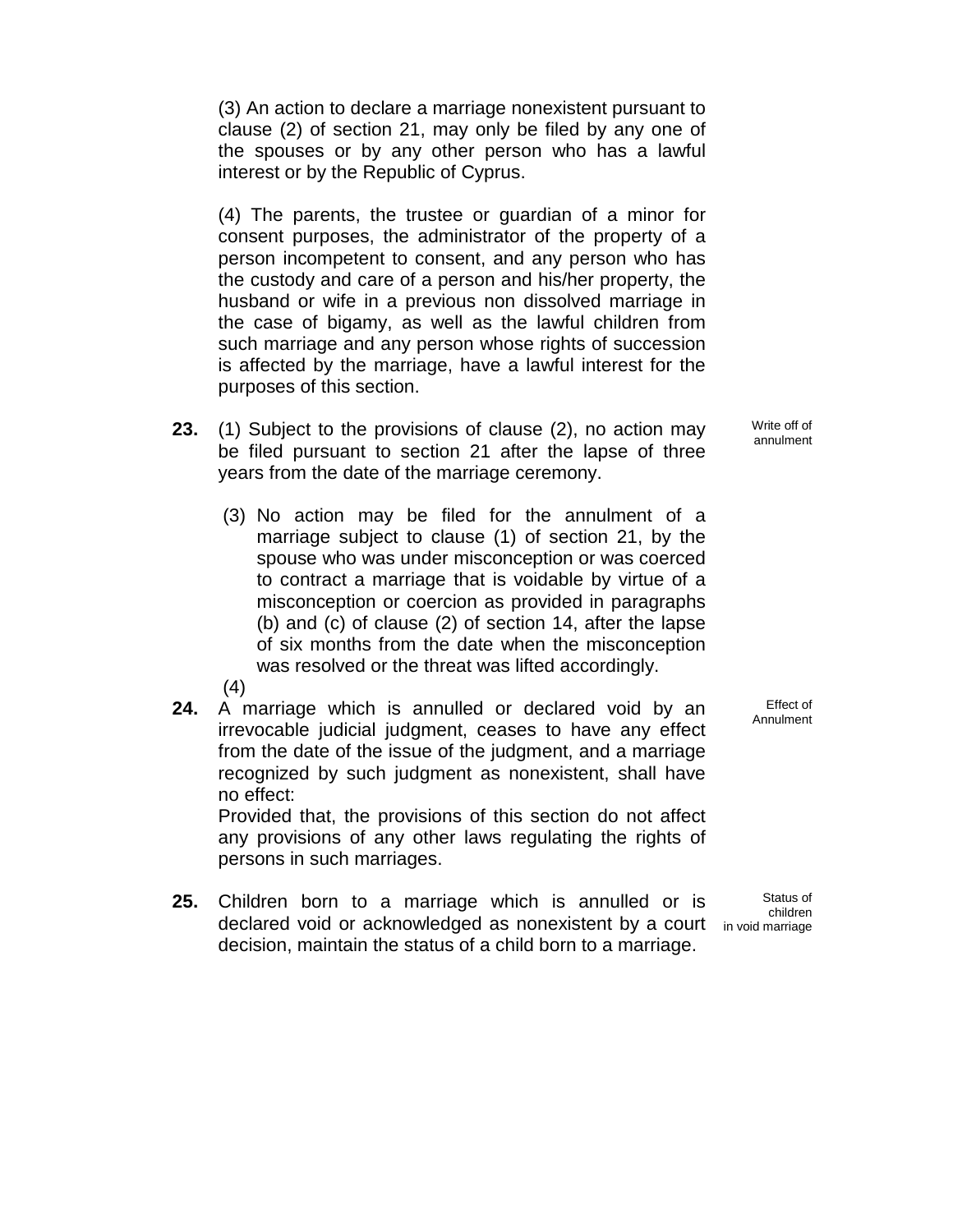**26.** (1) The acknowledgement of a marriage as nonexistent pursuant to clause (2) of section 21, has only future effect in relation to the spouse who when contracting the marriage was unaware of the defect of the marriage or in relation to both spouses in case they were both unaware of the defect:

 Provided that, when only one of the spouses was unaware of the defectiveness of the marriage at the time of contracting the marriage, he has against the other spouse who knew of the defectiveness at that time, and in the case of a death of the other after the court decision, the rights for the time being in force in the case of a divorce.

(2) the spouse who was forced to contract a marriage under threat, illegally or contrary to the moral standards, has also the rights for the time being in force in the case of a divorce, in the case of death of the other spouse after the annulment of the marriage.

**27.-** (1) A Marriage may be dissolved by a court decision, read -

 (a) With respect to a marriage solemnized pursuant to the provisions of this Law, and a civil marriage within the context of the paragraph (b) of clause (1) of section 17, by the Family Court in a divorce action filed in the said Court,

 (b) with respect to a civil marriage, which is dissolved under the jurisdiction of a family court established pursuant to the Family Court (Religious Groups) Laws of 1994 to 1998, from the said family court in a divorce action filed I the said court.

Grounds for divorce

87(I) of 1994 45(I) of 1995 52(I) of 1995 38(I) of 1996 29(I) of 1997 22(I) of 1998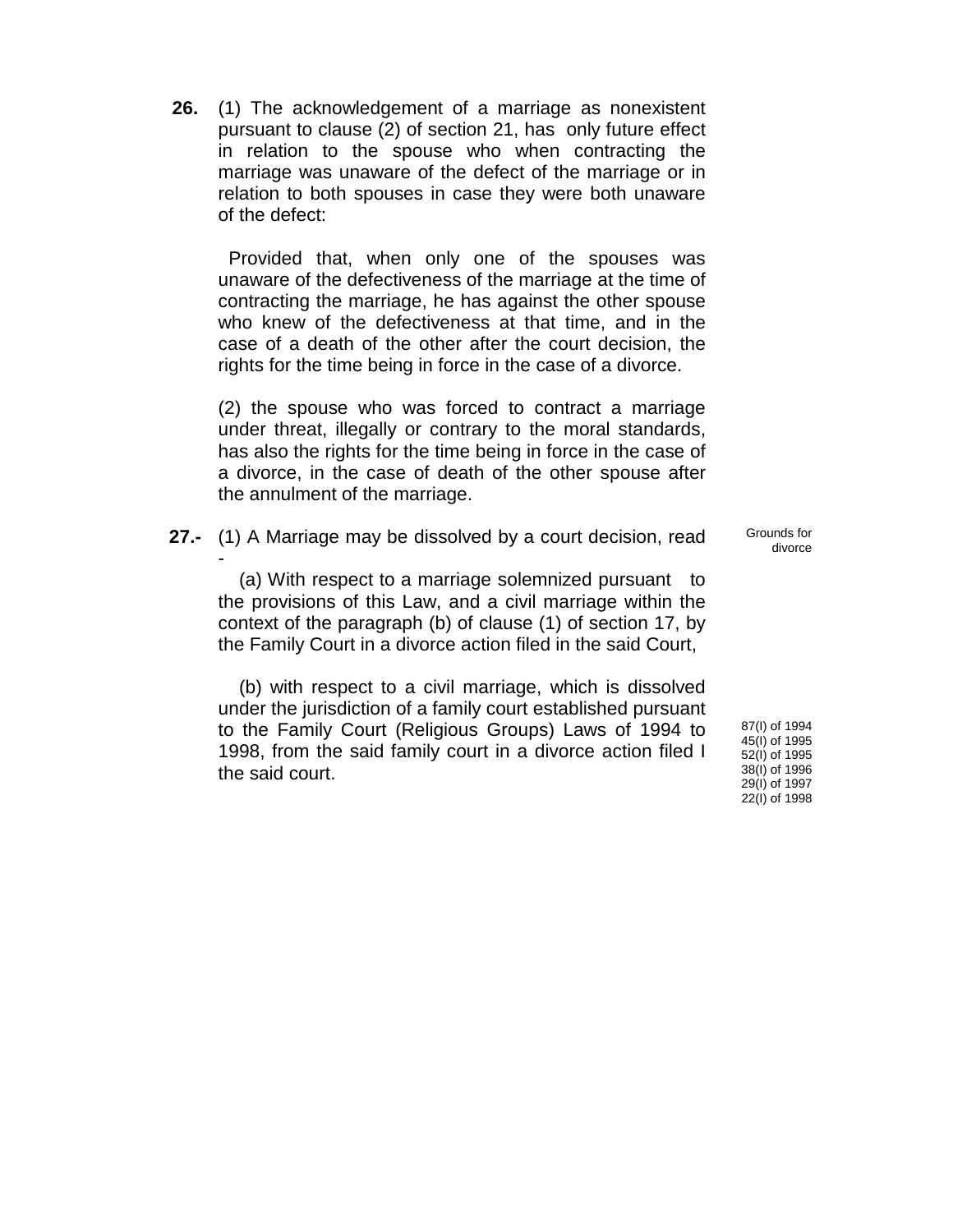(2) The marriages referred to in clause (1) may be dissolved upon a divorce action filed by one of the spouses, when the relations between the spouses are so severely broken down on grounds regarding the defendant or both spouses, that it becomes unbearable for the applicant to continue the marital relation, or , with respect to persons belonging to the Greek Orthodox Church, for any other reason permitted pursuant to paragraph 2B of Section 111 of the Constitution -

Provided that with respect to a marriage as provided in paragraph (b) of clause (1), it may be dissolved for any other reason subject to the provisions of the Family Courts (Religious Groups) Laws of 1994 to 1998.  $87(1)$  of 1994

46(I) of 1995 52(I) of 1995 38(I) of 1996 29(I) of 1997 22(I) of 1998

- (3) For the purposes of clause (2)-
	- (a) Unless the respondent proves otherwise, it is presumed that the relations between the spouses have suffered a breakdown and that the continuation of the marital relation is unbearable for the applicant for reasons regarding the respondent as provided in the clause, in the case of bigamy or adultery or abandonment of the applicant, or threat of his/her life by the respondent,
	- (b) The breakdown of the relations between the spouses as provided in this clause is conclusively evident if and so long the spouses are separated for at least four years, and the divorce may be issued even if the reason for the breakdown regards the applicant. Completing the time of separation is not impeded by short breaks which took place as an effort for the reestablishment of their relations and which do not exceed six months.

(4) Unless other grounds are provided for certain marriages in other laws for the dissolution thereof, a marriage may be dissolved by divorce for the following reasons -

 (a) change of the sex of respondent, or abandonment of the applicant or threat of his/her life by the respondent,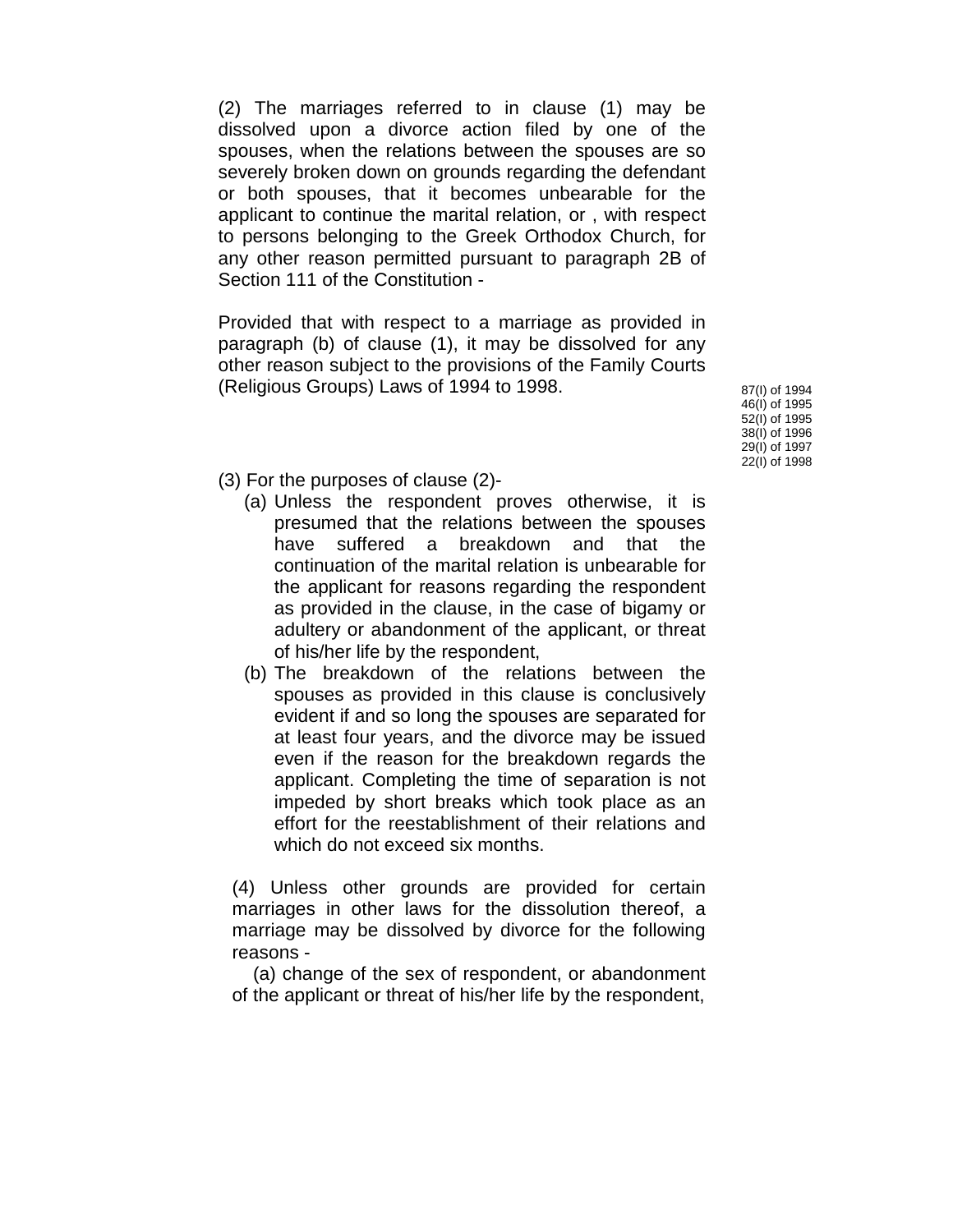(b) when it is conclusively evident that the relations between the spouses have broken down and that the continuation of the marital relation is unbearable for the applicant for reasons regarding both parties as provided in clause (2), if and so long the parties have been separated for at least four years. The four year separation period shall not be affected by short breaks for the purpose of reinstatement of the relations between the parties and which do not exceed a total of six months.

(5) The death of one of the parties results in the dissolution of the marriage.

#### PART VII – THE REGISTRAR

**28.** (1) The General Registrar, appointed pursuant to the Civil Registry and Migration Law, shall be the Marriage Officer for the purposes of this Law.

> (2) The Marriage Registrar shall record all marriages in the register in accordance to Form A of the Fourth **Schedule**

> (3) The Marriage Registrar, upon receiving an application by the persons concerned shall record the religious marriages in a special register in accordance to Form B of the Fourth Schedule.

Marriage **Registrar** 14(I) of 2002

> Fourth **Schedule** Form A

Fourth **Schedule** Form B

(4) The Marriage Registrar or the Marriage Officer, shall, upon receiving the fee specified in the Third Schedule, issue to the persons who have contracted a marriage, or other duly authorized persons, certified marriage certificates in duplicate, for marriages which have been filed in the register of marriages kept by him.

- **29.** A certificate of marriage under this Law filed in the register of marriages or a copy thereof signed and certified as a true copy by the Registrar or the Marriage Officer, shall be admissible as evidence in any Court of Justice or before any person authorized by law.
- **30.** All divorces issued by the competent court in the Republic shall be filed in a register in accordance to Form C of the Fourth Schedule kept for this purpose at the office of the Registrar, upon a requisition of the person concerned.

Third Schedule

Certified copies to be evidence

Filing of all divorces Forth Schedule Form C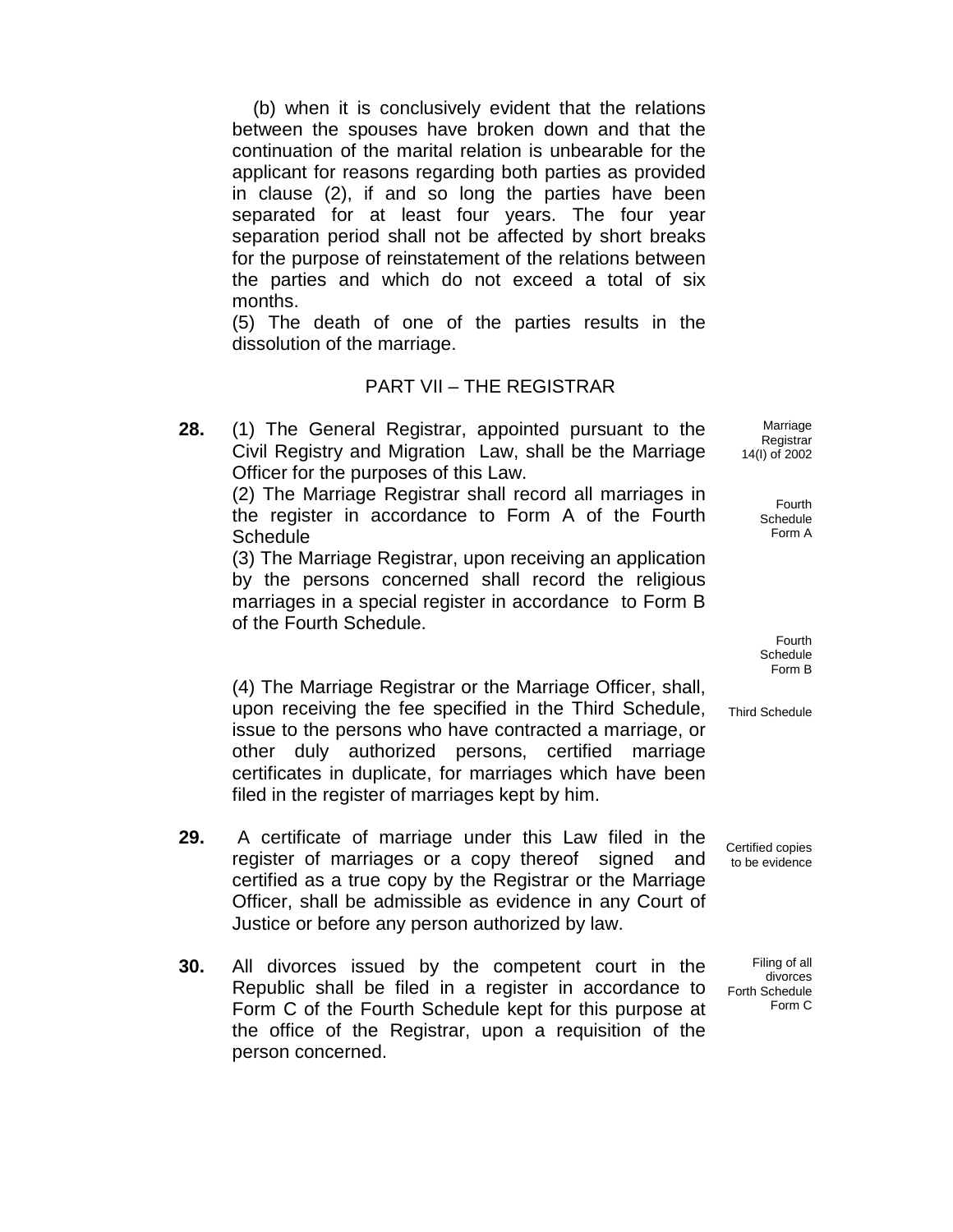**31.** (1) The Registrar upon receiving the fee specified under Part II of the Third Schedule, may, upon receiving a requisition by any person concerned, to issue a certificate in accordance to Form A of the Fourth Schedule, certifying that, according to the records kept at his register, the particular person has not performed a marriage and that a religious marriage has not been declared.

(2) A person may be authorized to receive information of the records kept in the books of the Registrar or the Marriage Officers, if and so long the fee specified in the Third Schedule is paid. Third Schedule is paid.

#### PART VII – OFFENCES

- **32.** Any person referred to in clause (3) of section 9, failing to transmit the certificate or the prescribed information provided in the aforesaid clause, is committing an offence and shall be liable to a fine not exceeding two thousand pounds.
- **33.** Any Marriage Officer who, knowingly celebrates a marriage contrary to the provisions of this Law, is committing an offence and is liable to a imprisonment not exceeding two years or a fine not exceeding two thousand pounds or both.
- **34.** Any person who willfully makes or inserts any false statement in any declaration, certificate or other document required by this Law to be made or issued, shall be liable to imprisonment for any term not exceeding two years or a fine not exceeding two thousand pounds or both.
- **35.** Any person who forges any Marriage Officer's certificate or knowingly utters any such forged certificate shall be liable to imprisonment for any term not exceeding five years or a fine not exceeding five thousand pounds or both.

Issue of certificate by Registrar Third Schedule, Part II

> Fourth Schedule Form D

Failing to inform of religious marriage

Officiating a marriage in contravention of the Law

> False statements

Forging certificates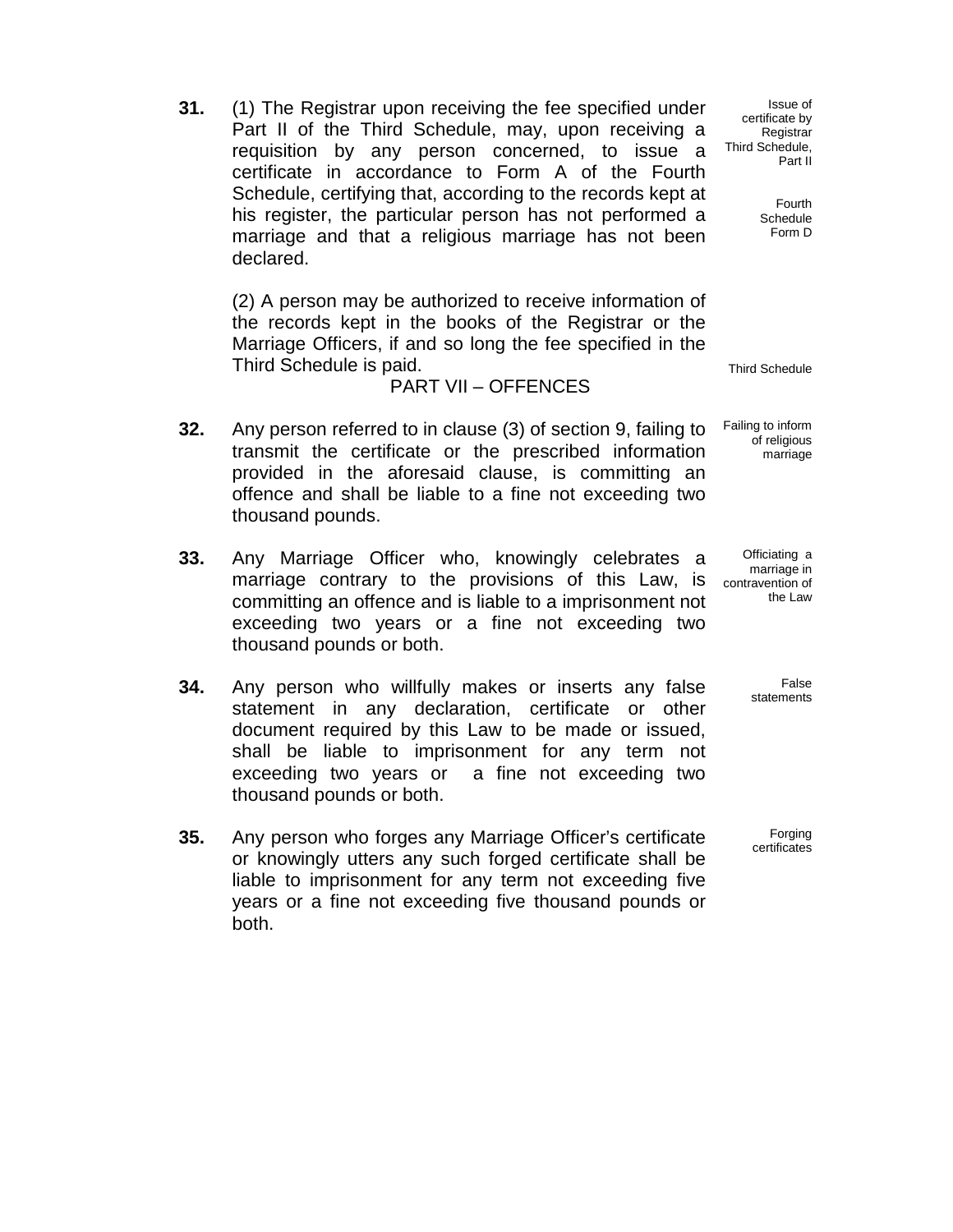**36.** Any person who knowingly celebrates or pretends to celebrate a marriage under this law, not being thereby legally competent to do so, is committing an offence and is liable to imprisonment for any term not exceeding five years or a fine not exceeding five thousand pounds or both.

#### PART IX – MISCELLANEOUS

- **37.** Fees and rights paid under this Law are specified in Regulations. Until the issue of the relevant Regulations, the fees specified in Part I and Part II of the Third Schedule shall apply.
- **38.** The Marriage Officer shall supply forms of notices of marriages free of charge to any person requesting thereof.
- **39.** The Council of Ministers may issue Regulations for the best implementation of the Law. The Regulations issued under this section shall be submitted to the House of Representatives for approval.
- **40.** (1) Application of this Law shall not affect in any way any marriage performed under the provisions of the laws repealed by this Law.

(2) Any minister of religion, who at the time of this Law coming into effect, is registered, under the provisions of the Marriage Law Cap. 279, shall continue to have the right to solemnize marriages in accordance to the provisions of this Law:

Provided that in the case of a marriage celebrated by the aforesaid ministers of religion, the provisions of this Law with respect to the conditions for celebrating a valid marriage shall apply, as well as the celebration of the marriage.

**Officiating** without being qualified.

Fees and Rights Third Schedule Part I Part II.

Forms to be provided by Marriage Officer

**Regulations**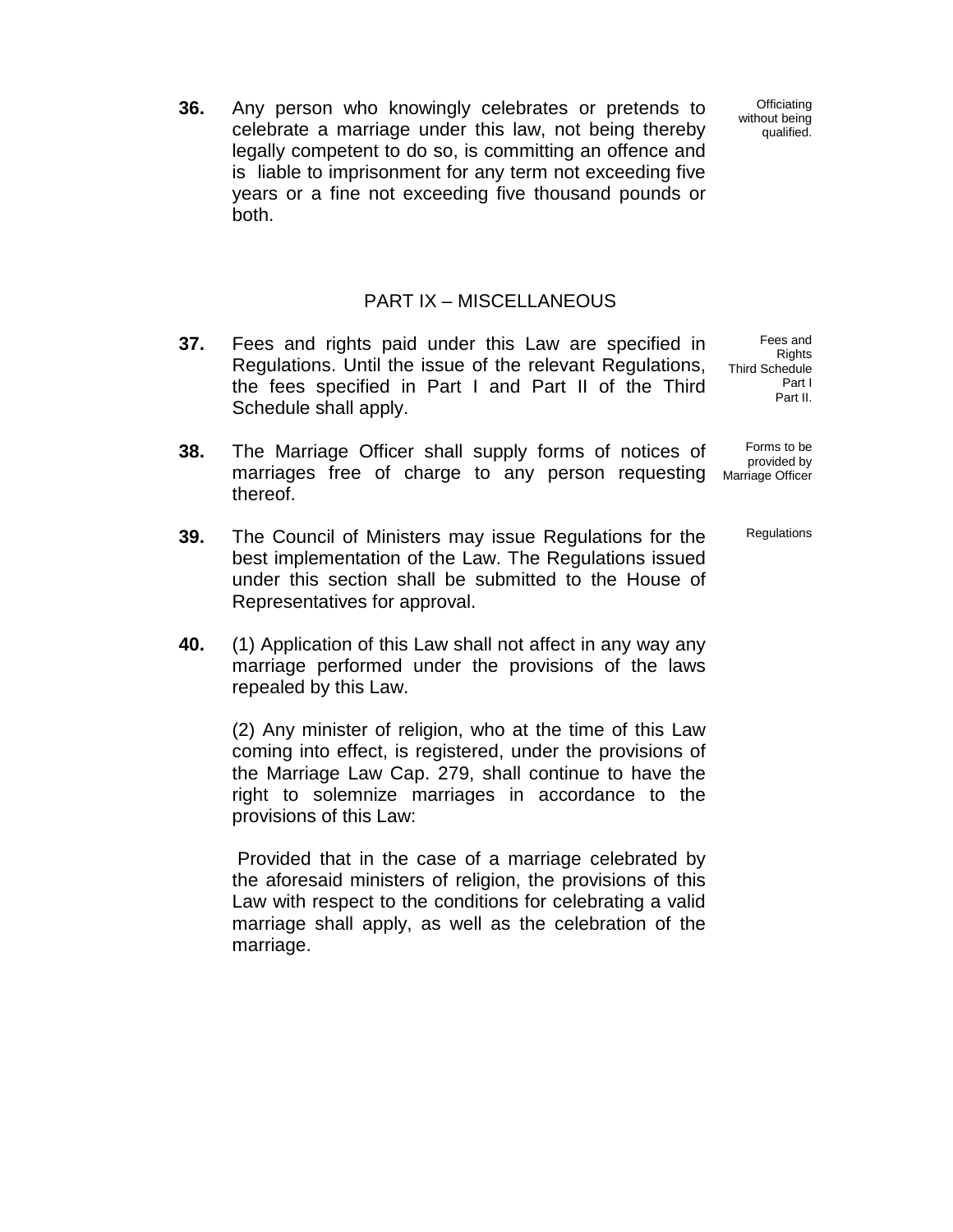(3) (a) the Minister of Interior may register, upon their application, new certified or recognized ministers of religion of any religion, denomination or body, upon a verification of the recognized head of the denomination to which they belong. The names of the registered ministers of religion shall be recorded in a special register and published in the Official Gazette of the Republic during the month of January of each year.

 (b) The Minister of Interior may at any time delete the name of a registered minister of religion from the register, in liaison with the head of the denomination to which the minister of religion belongs.

(4) The provisions of clauses (2) and (3) shall not apply for a marriage celebrated by a minister of a religious group, within the context of paragraph 3 of Section 2 of the Constitution, or the Greek Orthodox Church, if both persons intending to contract a marriage belong to that Church.

| 41. | Upon this Law coming into effect                          | Repeals                                                                        |
|-----|-----------------------------------------------------------|--------------------------------------------------------------------------------|
|     | - the Marriage Law, Cap.279                               | Cap.279                                                                        |
|     |                                                           | 4 of 1962<br>61 of 1966<br>71 of 1969<br>2 of 1980<br>21 of 1986               |
|     |                                                           | 18 of 1987<br>150 of 1991<br>84(I) of 1994<br>84(I) of 1997<br>11(I) of 1999   |
|     | - the Civil Marriage Law of 1990 to 1995<br>are repealed. | 21 of 1990<br>28(I) of 1994<br>93(I) of 1994<br>57(I) of 1995<br>58(I) of 1995 |
|     |                                                           |                                                                                |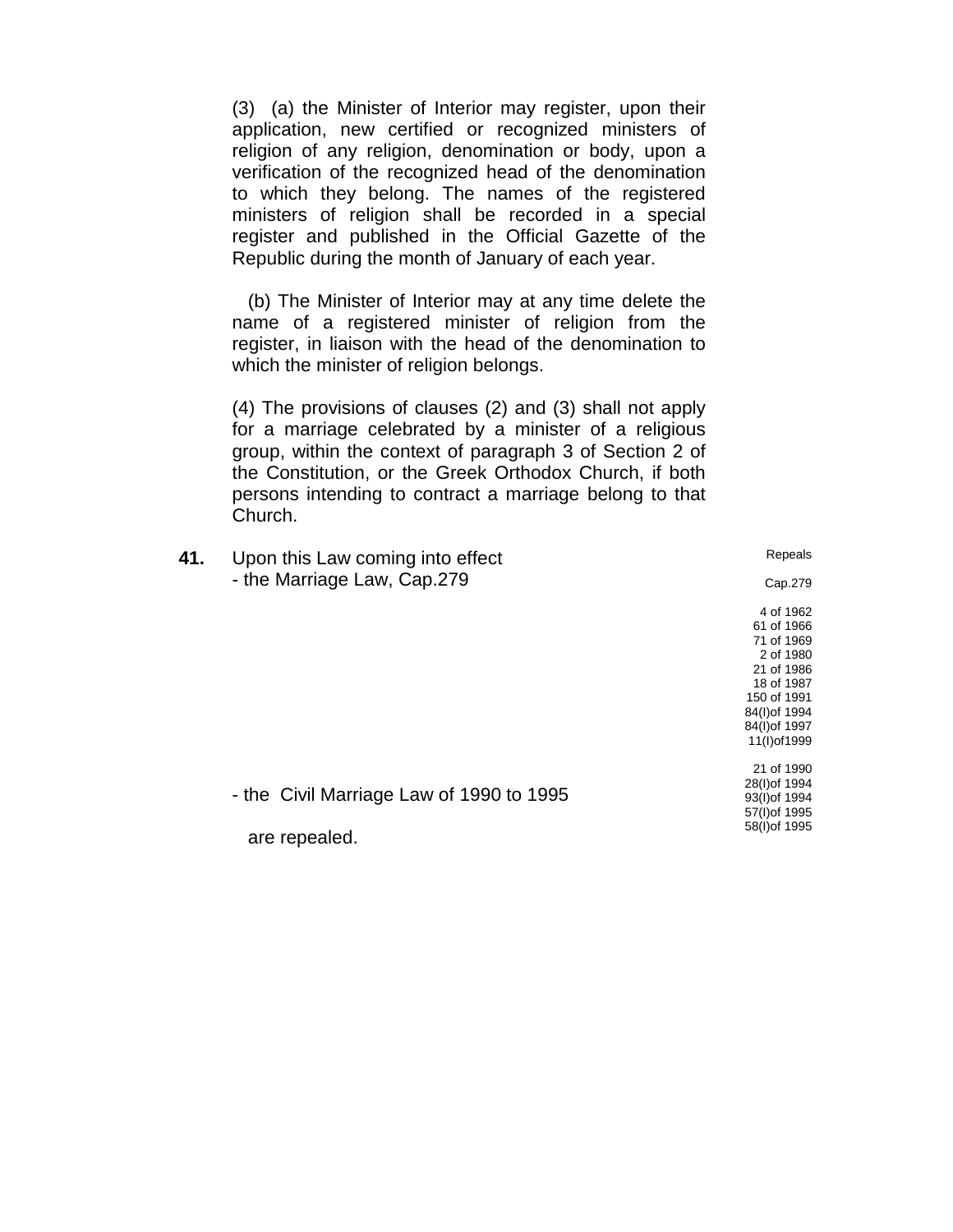#### FIRST SCHEDULE

#### FORM A

 $\overline{\phantom{a}}$ 

# (Section 4)

## NOTICE OF A MARRIAGE TO BE GIVEN BY PERSONS INTENDING TO CONTRACT A MARRIAGE

To the Marriage Officer of the Municipality of………………………………….

We the undersigned

| (a) |  |
|-----|--|
| (b) |  |

Hereby give you notice that we intend to contract a marriage between us.

Our personal particulars are laid out below and to the best of our knowledge and belief are correct. We declare that there is no relation between us which could render our marriage non existent and void due to blood relation or other close relation.

|                        | Particulars of man (a) Particulars of woman (b) |
|------------------------|-------------------------------------------------|
| Name and Surname:      |                                                 |
| Date of birth:         |                                                 |
| Place of birth:        |                                                 |
| Religion:              |                                                 |
| <b>Marital status:</b> |                                                 |
| Profession:            |                                                 |
| Nationality:           |                                                 |
| Present address:       |                                                 |
|                        |                                                 |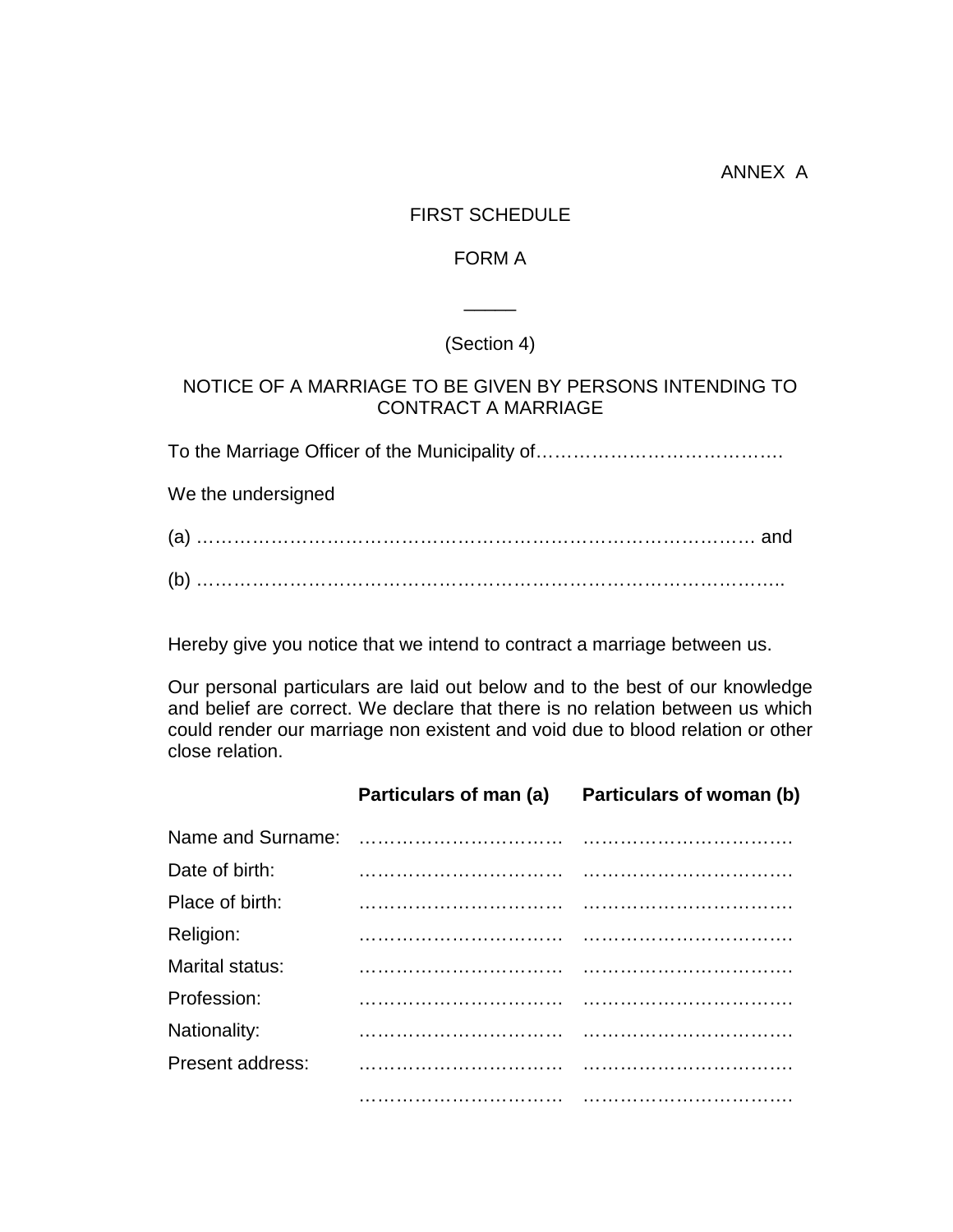| Permanent address:                         |  |
|--------------------------------------------|--|
|                                            |  |
| <b>Identity Card No or</b><br>Passport No: |  |
| (for aliens)                               |  |
|                                            |  |
| Country of issue:                          |  |
| Name and Surname<br>of father:             |  |
|                                            |  |
| Name and Surname<br>of mother:             |  |
|                                            |  |
| *Date of arrival in<br>Cyprus              |  |
| Nationality:                               |  |
| <b>Present address:</b>                    |  |
|                                            |  |

Date on which the notice was given:

………………..(day)/…………………….(month)/…………………..(year).

Signature:

(a)…………………………………….(b)……………………………………..

\*To be completed only by persons permanently residing abroad.

Note: Bigamy, that is to say, the celebration of a marriage before the legal dissolution of the existing one, constitutes an offence and those guilty of bigamy are liable to the punishment provided for such offence.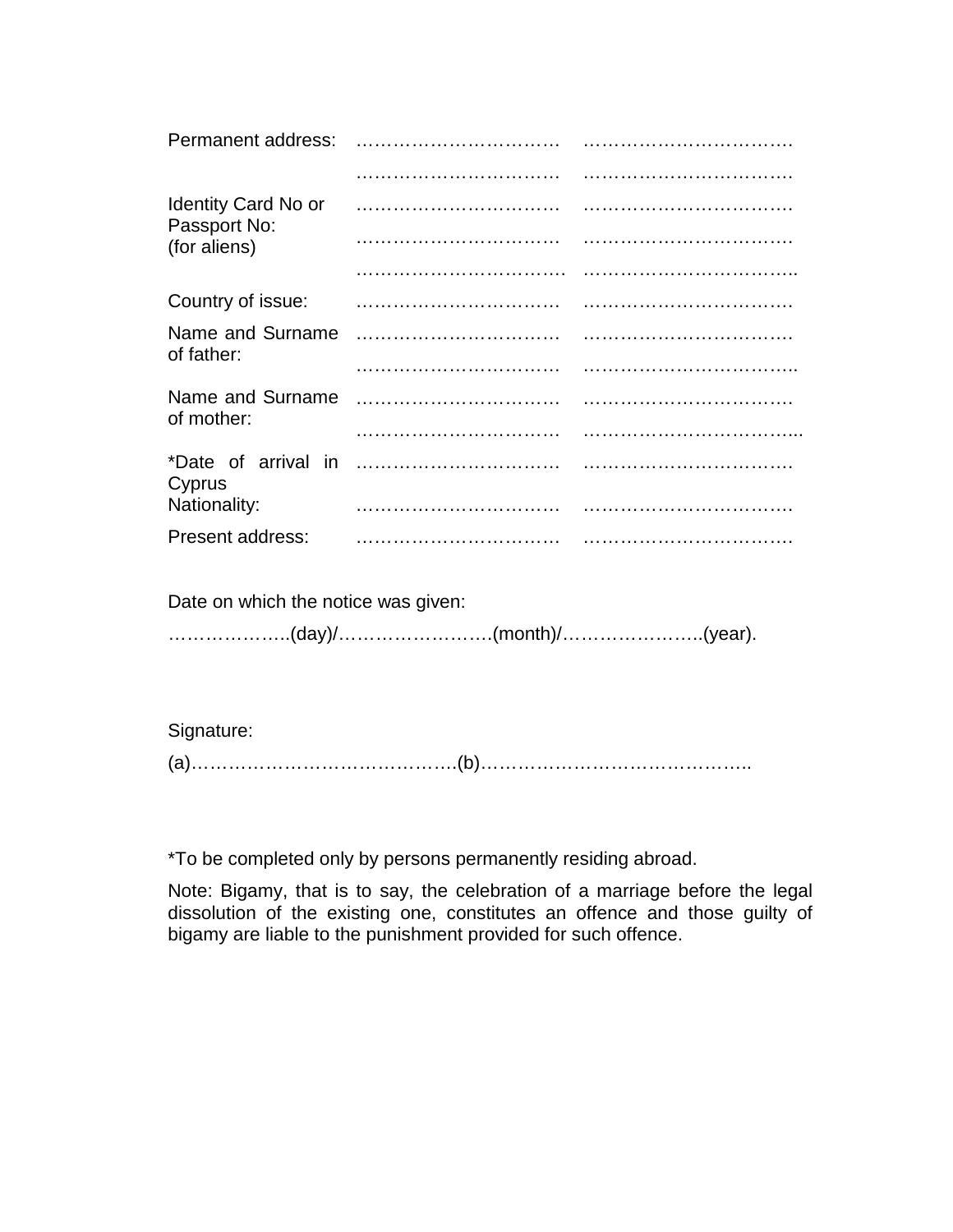#### **FIRST SCHEDULE**

## **FORM B**

# **(Section 6(1)**

**\_\_\_\_\_\_\_\_\_\_\_\_\_**

## **CERTIFICATE OF SERVICE OF NOTICE AND FIXING DATE AND PLACE OF CELEBRATION OF MARRIAGE**

I, ……………………………………………………….Marriage Officer in the Municipality of ……………………………………….hereby certify that on the ………day of………………….(month)…………………(year) a notice was served regarding the intention to contract a marriage between the persons named and described thereto, which was served signed by the persons whose names appear below, and which has been duly filed in the Marriage Notices Book of the above Municipality.

The marriage between these persons will take place in my Office or ………on……………..(day) of ………….…(month)…………..……(year). And at…………………….(time) in the presence of two witnesses.

| Name and | <b>Identity Card No</b> | <b>Marital Status</b> | Permanent |
|----------|-------------------------|-----------------------|-----------|
| Surname  | or                      | (Unmarried            | Residence |
|          | Passport No.            | /Divorced/            |           |
|          |                         | Widower/Widow)        |           |
| A.B.     |                         |                       |           |
|          |                         |                       |           |
| C.D.     |                         |                       |           |
|          |                         |                       |           |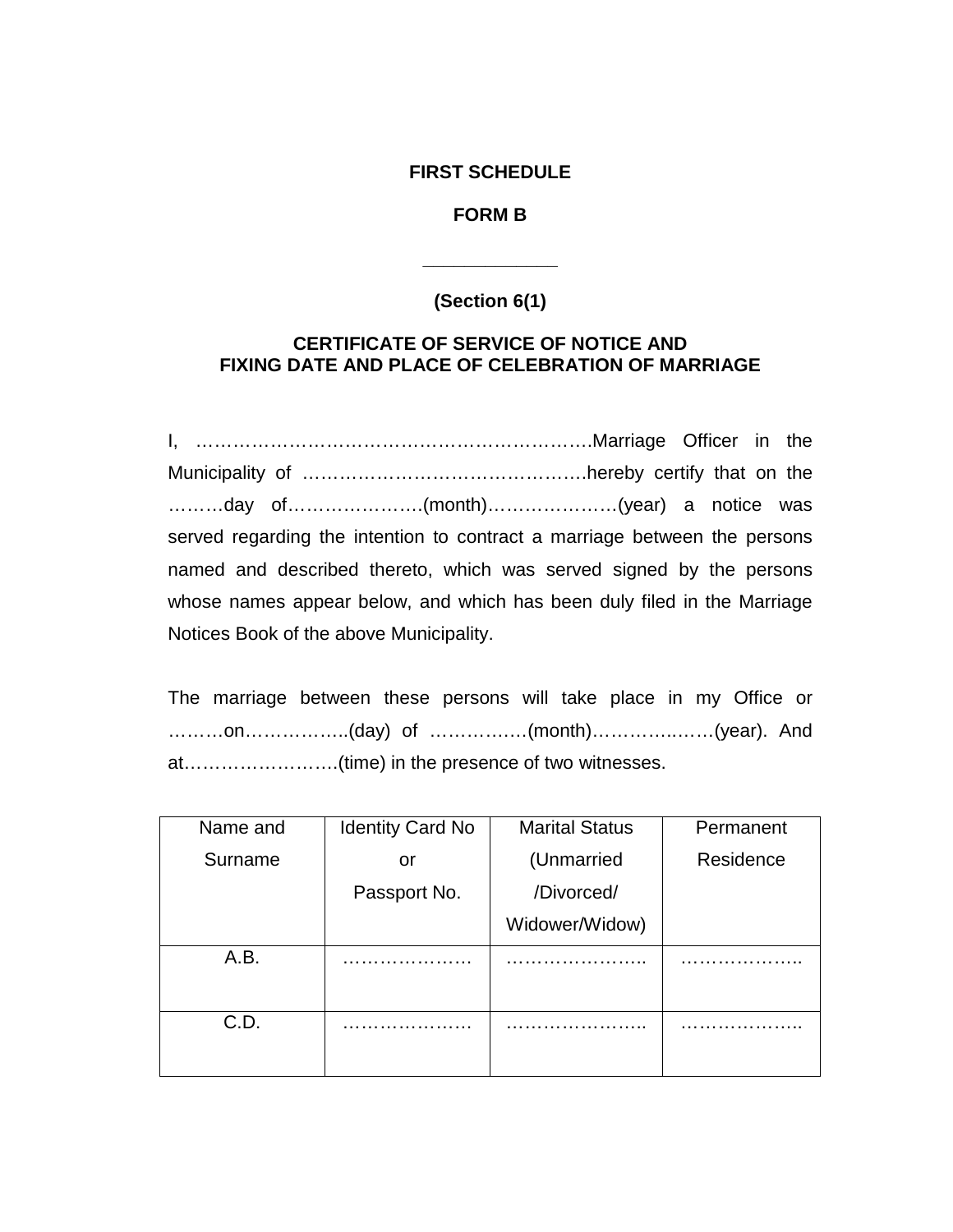Date of issue of the notice: …………………(day)/……………….(month)/………………(year)

Date of issue of certificate: …………………(day)/……………….(month)/………………(year)

Witness my hand This……………………..(day)/………………..(month)/………(year).

> (Signature) Marriage Officer

This certificate shall be void, unless the marriage is solemnized on the date specified above.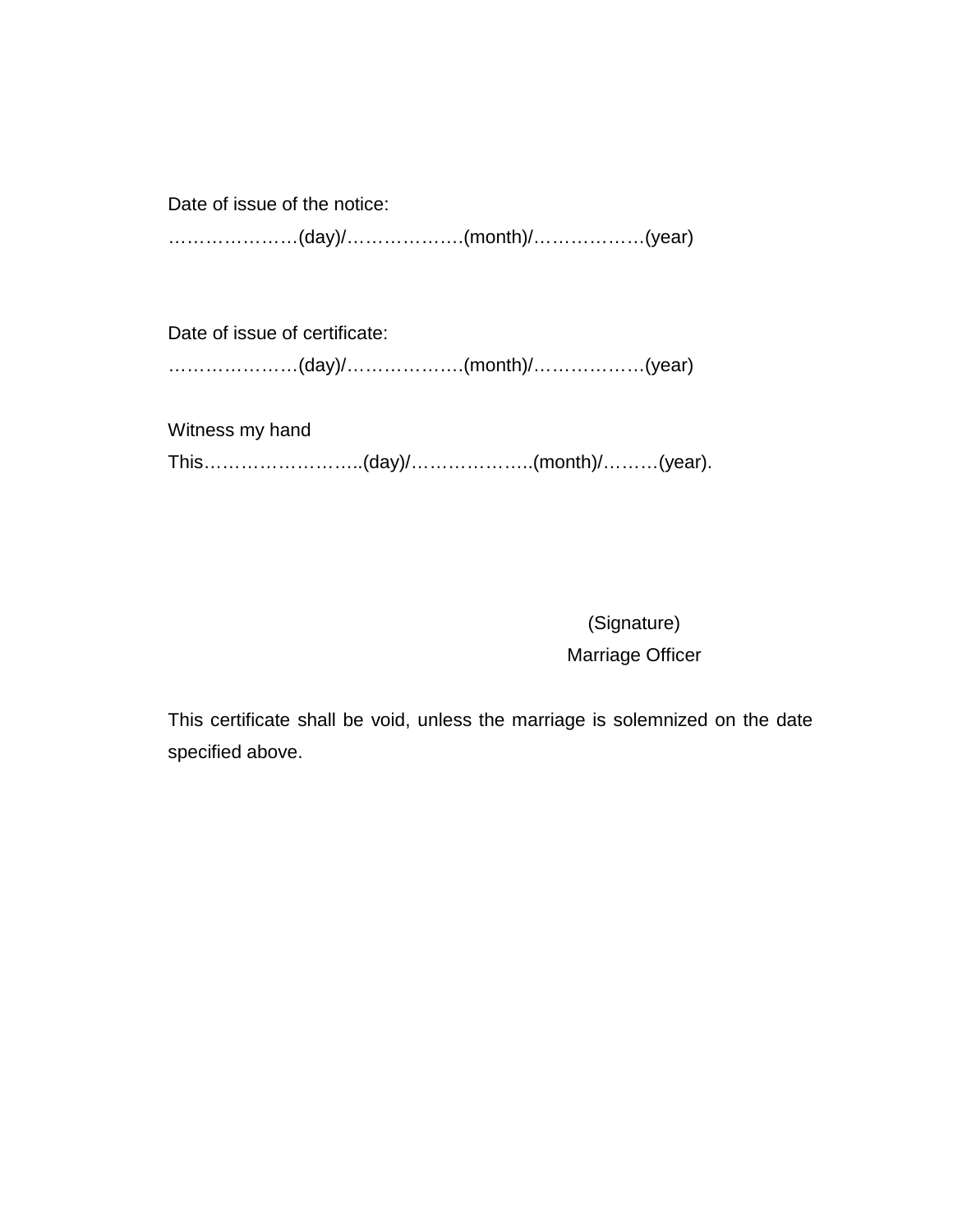# **CERTIFICATE OF MARRIAGE FORM D– [Section 12(4)]**

Marriage solemnized at ……………..in the District of ……………….Cyprus

| No | Date of Marriage | Name<br>and<br>Surname<br>οf<br>Parties | Date of<br>birth | Marital<br><b>Status</b><br>Single or<br>Divorced<br>Widow/er | Citizenship<br>and<br>Religion | Permanent<br>Residence | Parents<br>Name<br>and<br>Surname |
|----|------------------|-----------------------------------------|------------------|---------------------------------------------------------------|--------------------------------|------------------------|-----------------------------------|
|    |                  |                                         |                  |                                                               |                                |                        |                                   |
|    |                  |                                         |                  |                                                               |                                |                        |                                   |
|    |                  |                                         |                  |                                                               |                                |                        |                                   |

|                              |             | Marriage Officer               |
|------------------------------|-------------|--------------------------------|
|                              |             | (Signature)                    |
|                              |             |                                |
| was solemnized<br>Between us | (witnesses) | Name and Surname, Passport No. |
|                              |             |                                |
|                              |             | Name and Surname, Passport No. |
|                              | (Signature) |                                |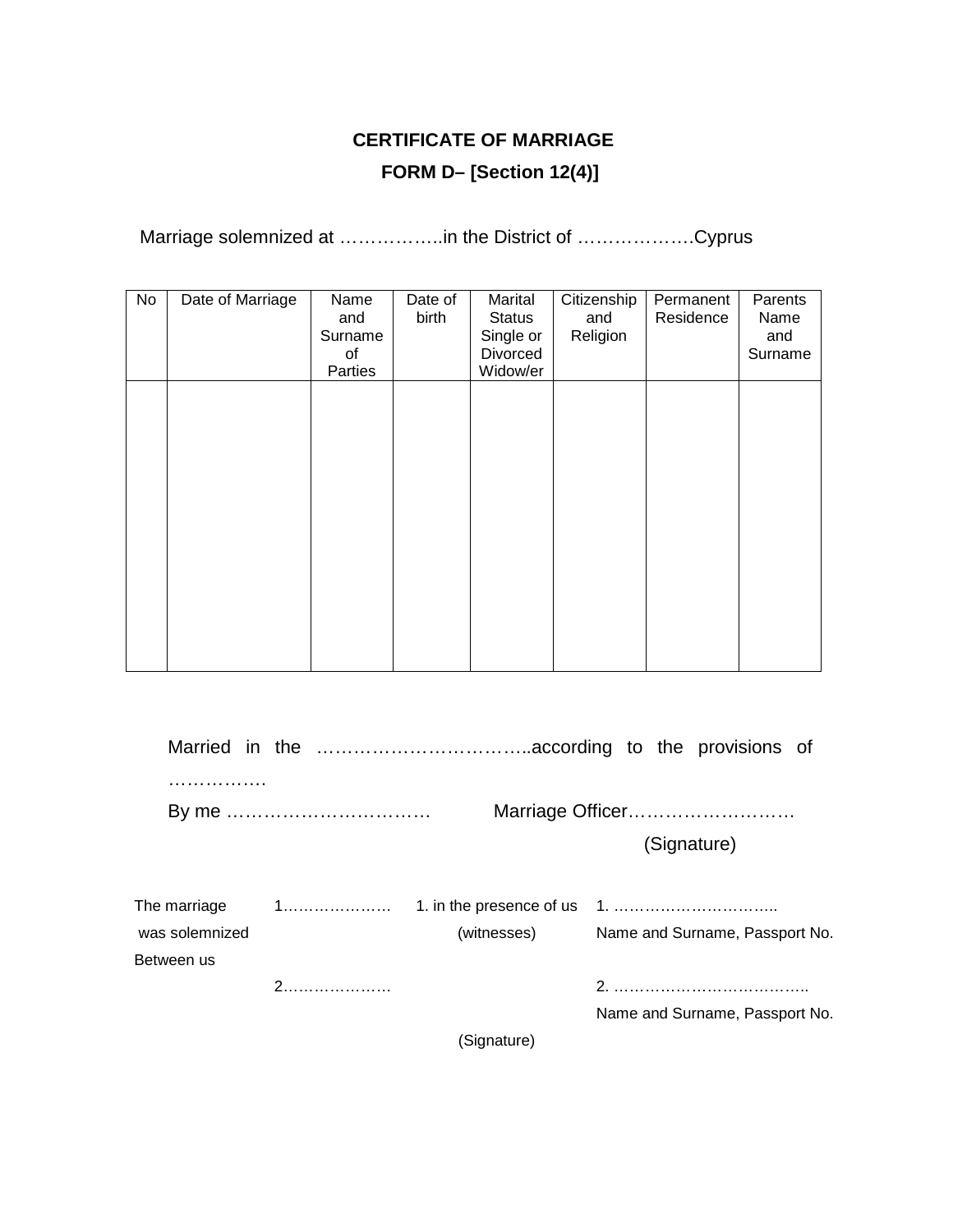#### **SECOND SCHEDULE**

#### **Section 9**

# **\_\_\_\_\_\_\_\_\_\_\_\_\_\_\_\_ MARRIAGE CEREMONY**

#### **A. The Marriage Officer reads the following text:**

"Let it be known by you……………………………………………….and

……………………………………………………that by your simultaneous consent given publicly and formally in my presence and in the presence of the persons now here, accept each other as your lawful spouse and with the attestation of this fact by signing your names to that effect, you contract a lawful marriage for the purposes of the Civil Law.

And let it further be known, that this marriage cannot be dissolved during your lifetime except by a valid judgment of a court. If either of you (before the death of the other) contracts a marriage while this one remains undissolved you will thereby be guilty of bigamy, and be liable to the consequences provided by the law.

#### **B. Declaration by the one party to the other before the Marriage Officer and two witnesses.**

"I call upon all persons here present to witness that I …………………………..

…………………accept you…………………………………..as my lawful spouse, to love and to share with you as from this day, moments of joy and sorrow, wealth and poverty, happiness and unhappiness, throughout our life until death do separate us.

#### **C. Declaration by the Marriage Officer**

"As from this moment I pronounce you man and wife. You are joined together by your free consent in matrimony and you owe each other love, fidelity and respect throughout your life. This marriage constitutes the fulfillment of your life and links your destinies on good and rainy days, in happiness and unhappiness, in wealth and poverty , until death do separate you.

On the basis of equality you should face together all the problems and all the difficulties of life. Together you should shoulder the burdens of marriage each one according to you capabilities. You have both the right and obligation to take care for the upbringing and education of your children so that they may become useful and good citizens and free personalities."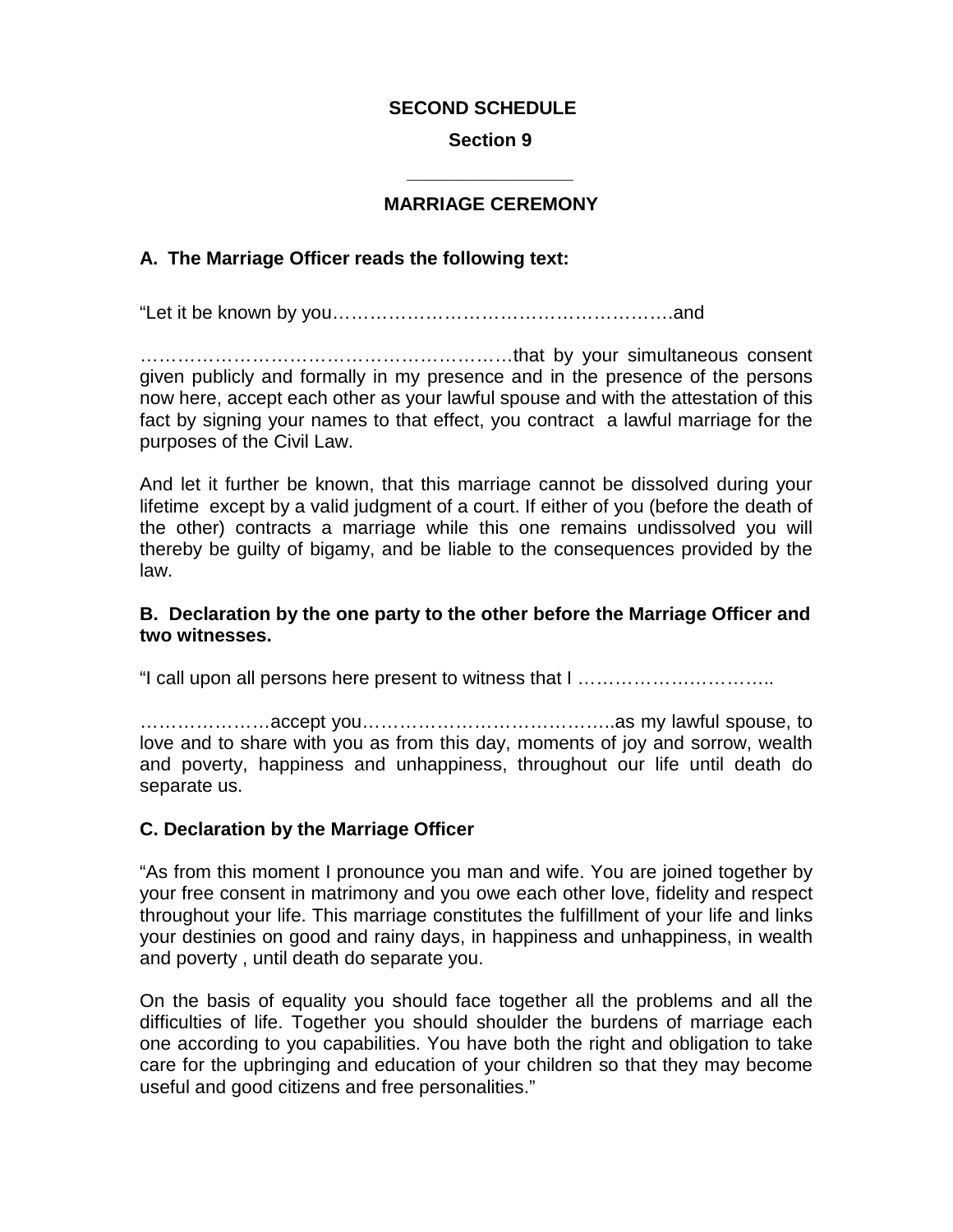#### **THIRD SCHEDULE**

#### **PART I**

#### **Section 11**

**\_\_\_\_\_\_\_\_\_\_\_\_\_\_\_**

#### **RIGHTS/ FEES PAYABLE AT MUNICIPALITIES**

1. Celebration of marriage after the lapse of fifteen days and no later than three months from the date of issue of the notice of intention to contract a marriage by the persons concerned. …………………………………………… Euro: 128,00 2. Celebration of marriage before the lapse of fifteen days from the date of issue of the notice of intention to contract a marriage by the persons concerned. …………………………………………… Euro: 282,00 3. For a true copy of the Marriage Certificate: Euro: 14,00 4. Information obtained from the Municipal Registers **Euro: 17,00**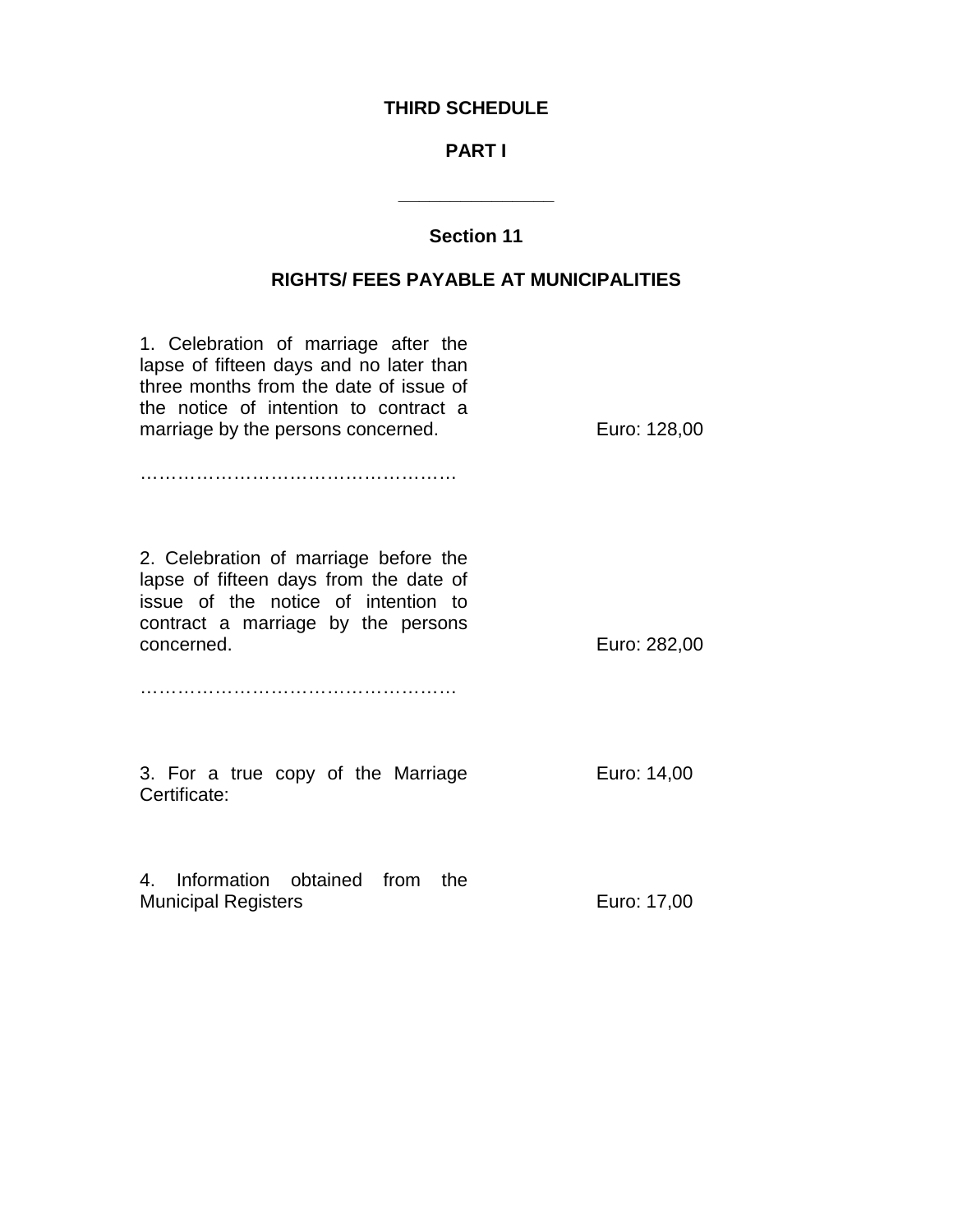## **THIRD SCHEDULE PART II**

# **Section 31 and 37**

**\_\_\_\_\_\_\_\_\_\_\_\_\_\_\_**

# **RIGHTS PAYABLE TO THE REPUBLIC**

| 1. For a true copy of the Marriage Certificate | Euro: 14,00 |
|------------------------------------------------|-------------|
| 2. For certificate pursuant to section 31      | Euro: 34,00 |
| 3. For Information from the Registrar's Books  | Euro: 17,00 |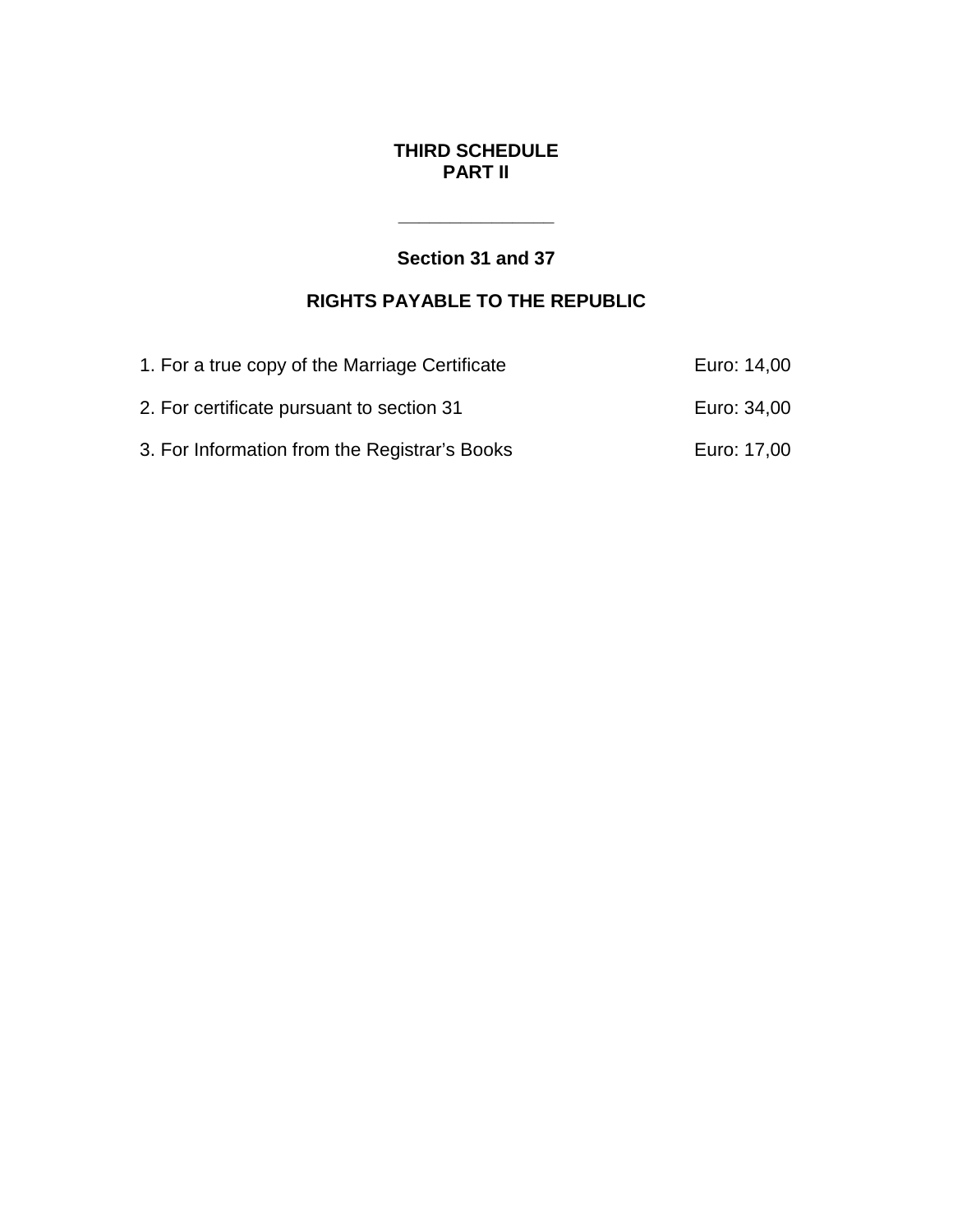## **FOURTH SCHEDULE FORM A**

## **Sections 12 and 28**

Register for recording Marriages celebrated in the Republic.

| <b>Surname</b> | <b>Name</b> | I.D. No | Place of<br><b>Ceremony</b> | Date of<br><b>Marriage</b> | <b>Type of Marriage</b> |  |
|----------------|-------------|---------|-----------------------------|----------------------------|-------------------------|--|
|                |             |         |                             | <b>Special</b><br>License  | <b>Notice</b>           |  |
|                |             |         |                             |                            |                         |  |
|                |             |         |                             |                            |                         |  |
|                |             |         |                             |                            |                         |  |
|                |             |         |                             |                            |                         |  |
|                |             |         |                             |                            |                         |  |
|                |             |         |                             |                            |                         |  |
|                |             |         |                             |                            |                         |  |
|                |             |         |                             |                            |                         |  |
|                |             |         |                             |                            |                         |  |
|                |             |         |                             |                            |                         |  |
|                |             |         |                             |                            |                         |  |
|                |             |         |                             |                            |                         |  |
|                |             |         |                             |                            |                         |  |
|                |             |         |                             |                            |                         |  |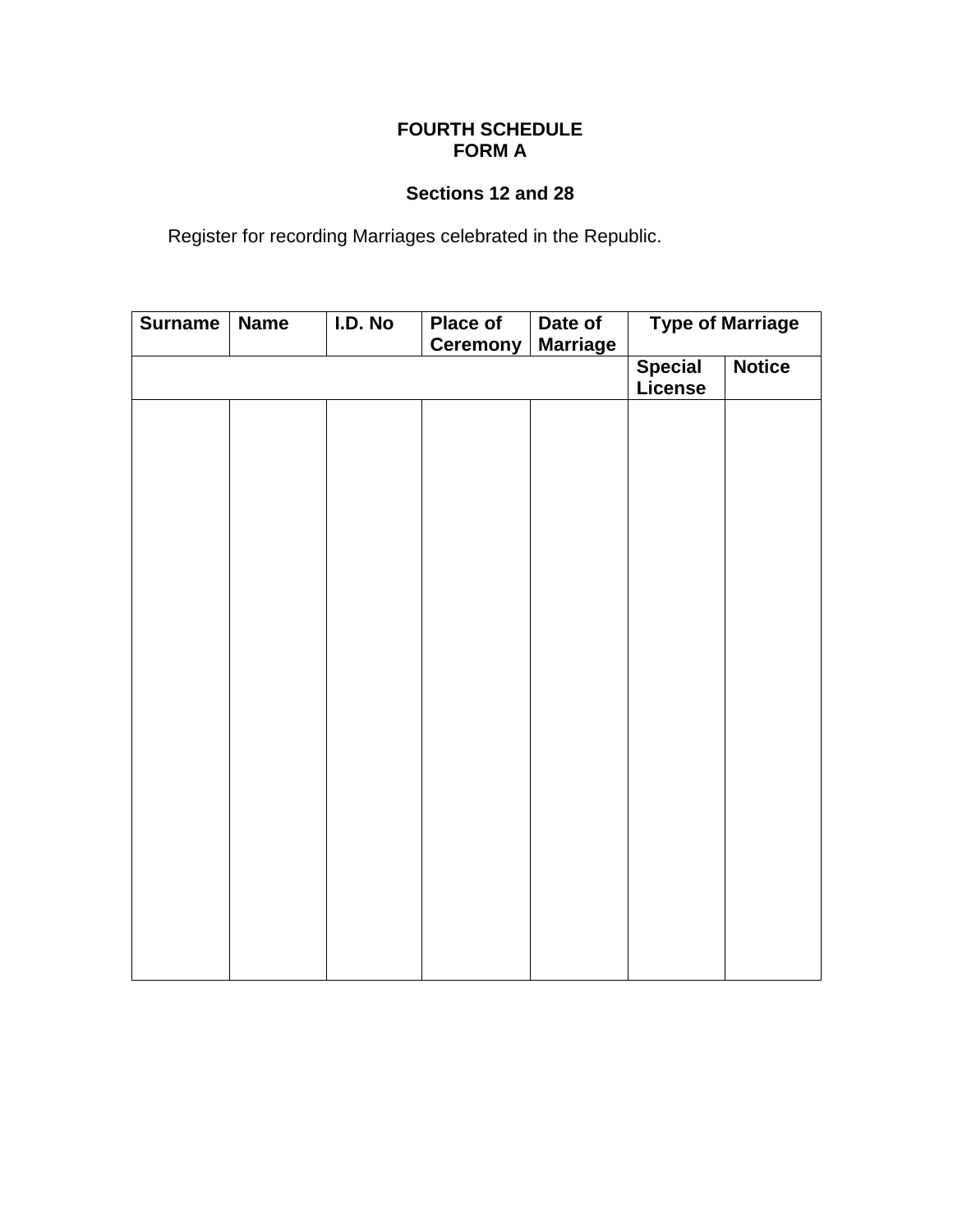## **FOURTH SCHEDULE FORM B**

# **Section 28**

Religious Marriages Register.

| <b>Surname</b> | <b>Name</b> | I.D. No | Place of<br><b>Ceremony</b> | Date of<br><b>Marriage</b> |
|----------------|-------------|---------|-----------------------------|----------------------------|
|                |             |         |                             |                            |
|                |             |         |                             |                            |
|                |             |         |                             |                            |
|                |             |         |                             |                            |
|                |             |         |                             |                            |
|                |             |         |                             |                            |
|                |             |         |                             |                            |
|                |             |         |                             |                            |
|                |             |         |                             |                            |
|                |             |         |                             |                            |
|                |             |         |                             |                            |
|                |             |         |                             |                            |
|                |             |         |                             |                            |
|                |             |         |                             |                            |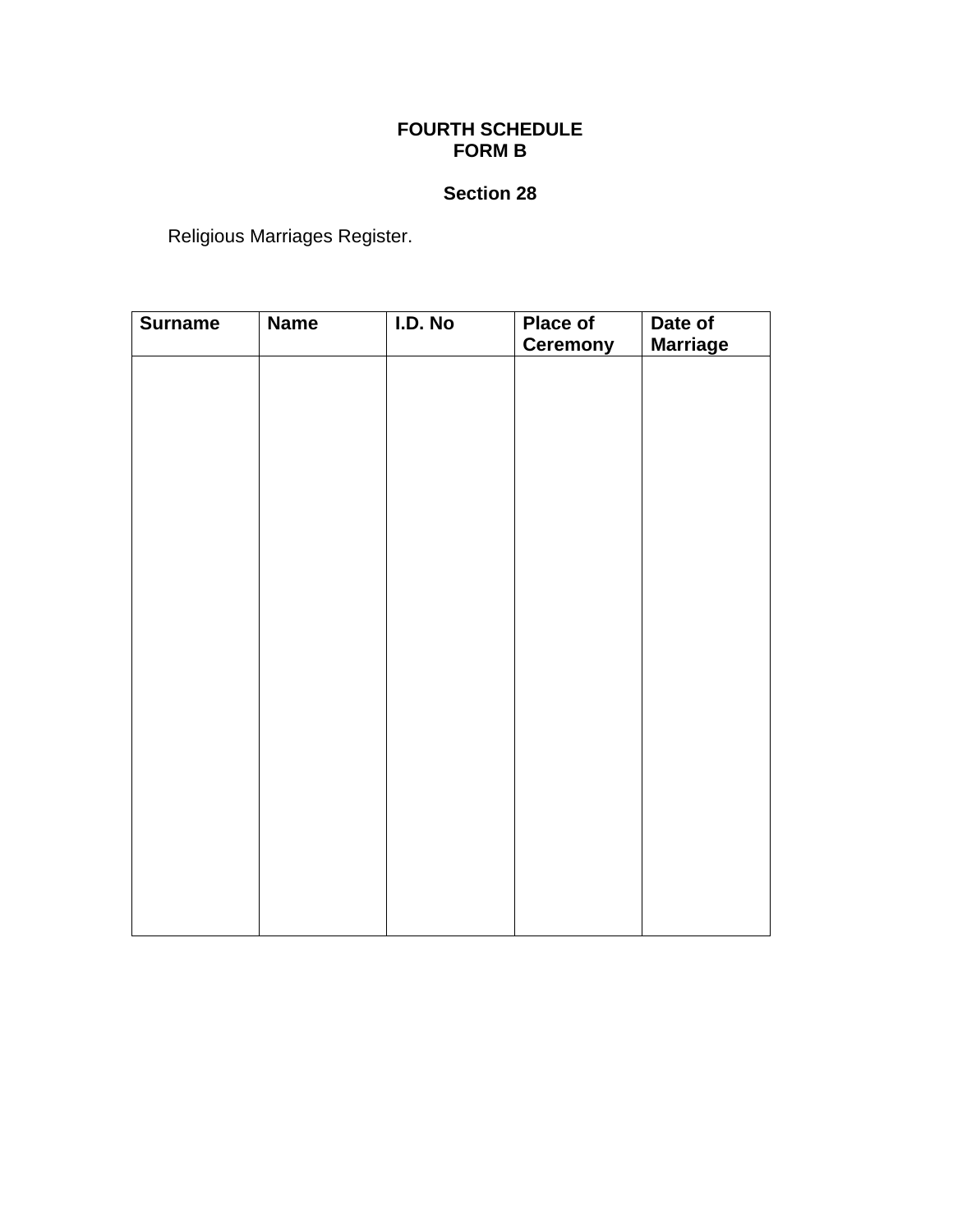## **FOURTH SCHEDULE FORM C**

# **Sections 30**

Register divorces issued in the Republic.

| <b>Surname</b> | <b>Name</b> | I.D. No<br>And<br>passport | Date of<br>marriage<br>ceremony | Date of<br>issue of<br>divorce | <b>Type of Marriage</b><br><b>Civil or Religious</b> |  |
|----------------|-------------|----------------------------|---------------------------------|--------------------------------|------------------------------------------------------|--|
|                |             |                            |                                 |                                |                                                      |  |
|                |             |                            |                                 |                                |                                                      |  |
|                |             |                            |                                 |                                |                                                      |  |
|                |             |                            |                                 |                                |                                                      |  |
|                |             |                            |                                 |                                |                                                      |  |
|                |             |                            |                                 |                                |                                                      |  |
|                |             |                            |                                 |                                |                                                      |  |
|                |             |                            |                                 |                                |                                                      |  |